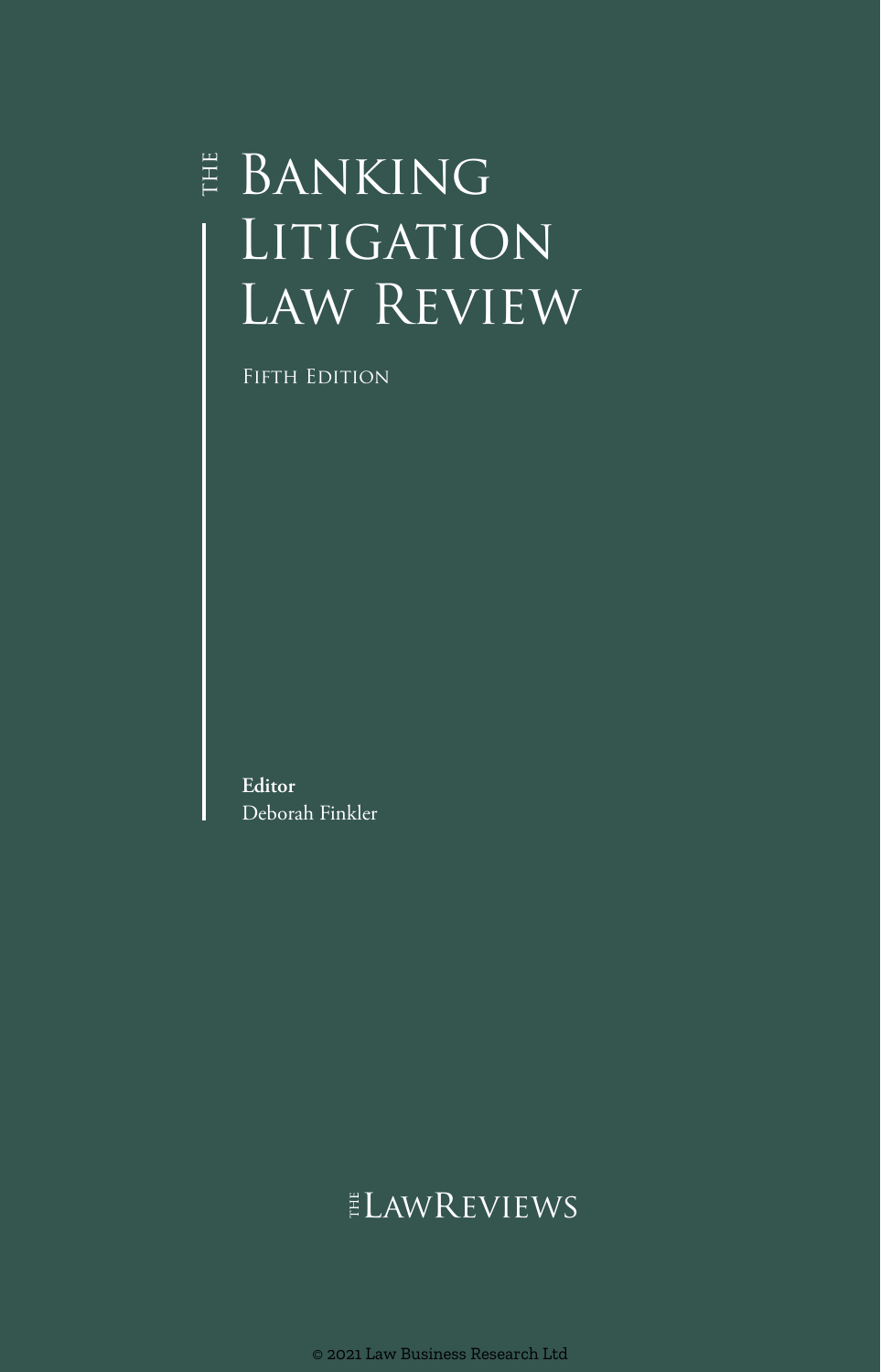# **E BANKING** LITIGATION Law Review

FIFTH EDITION

Reproduced with permission from Law Business Research Ltd This article was first published in November 2021 For further information please contact Nick.Barette@thelawreviews.co.uk

**Editor** Deborah Finkler

# ELAWREVIEWS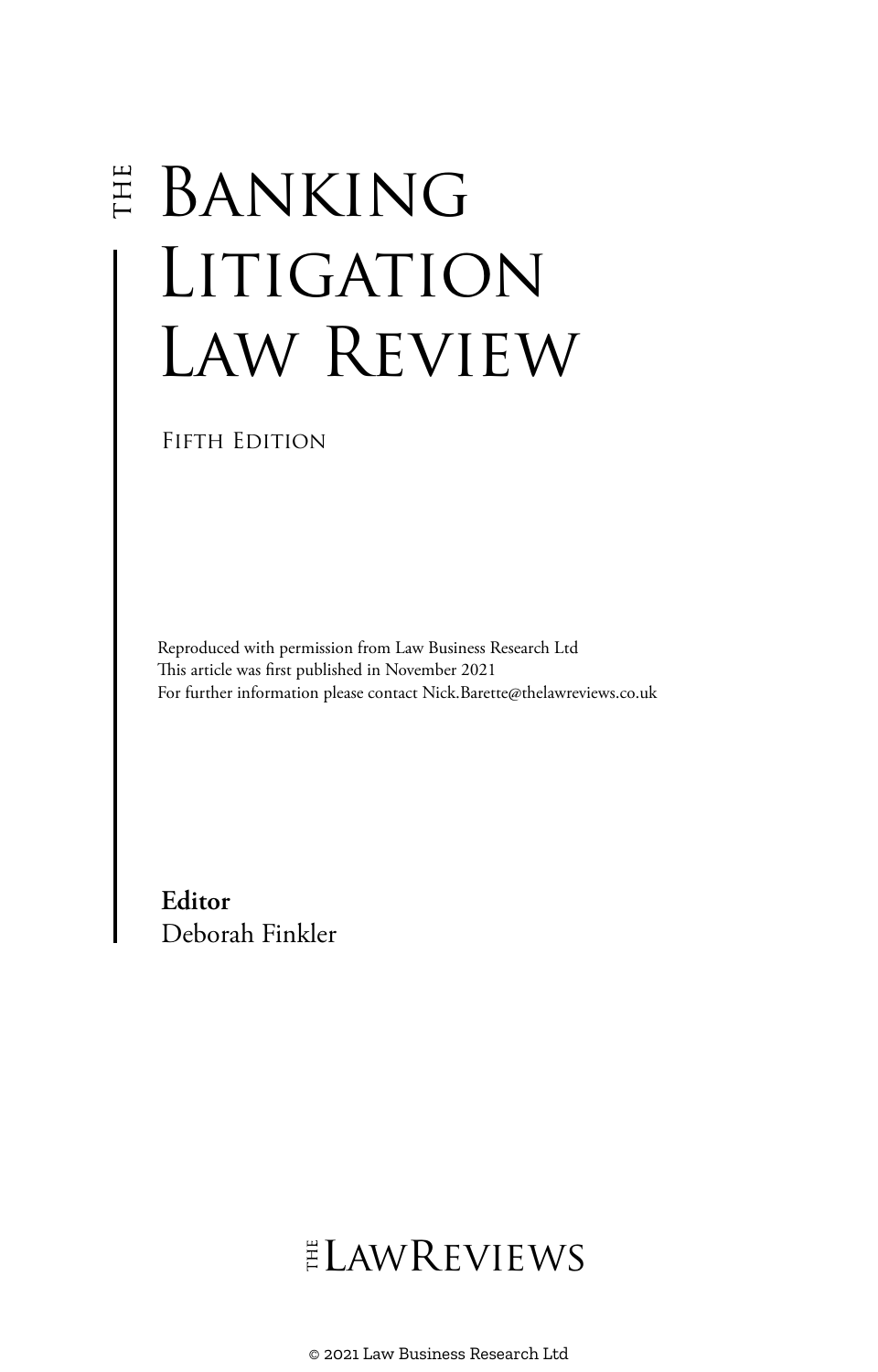#### PUBLISHER Clare Bolton

#### HEAD OF BUSINESS DEVELOPMENT Nick Barette

TEAM LEADERS Joel Woods, Jack Bagnall

BUSINESS DEVELOPMENT MANAGERS Rebecca Mogridge, Katie Hodgetts, Joey Kwok

> RESEARCH LEAD Kieran Hansen

EDITORIAL COORDINATOR Isabelle Gray

PRODUCTION AND OPERATIONS DIRECTOR Adam Myers

> PRODUCTION EDITOR Felicia Rosas

#### **SUBEDITOR**

Jane Vardy

CHIEF EXECUTIVE OFFICER Nick Brailey

Published in the United Kingdom by Law Business Research Ltd, London Meridian House, 34–35 Farringdon Street, London, EC4A 4HL, UK © 2021 Law Business Research Ltd www.TheLawReviews.co.uk

No photocopying: copyright licences do not apply. The information provided in this publication is general and may not apply in a specific situation, nor does it necessarily represent the views of authors' firms or their clients. Legal advice should always be sought before taking any legal action based on the information provided. The publishers accept no responsibility for any acts or omissions contained herein. Although the information provided was accurate as at November 2021, be advised that this is a developing area. Enquiries concerning reproduction should be sent to Law Business Research, at the address above. Enquiries concerning editorial content should be directed to the Publisher – clare.bolton@lbresearch.com

ISBN 978-1-83862-761-4

Printed in Great Britain by Encompass Print Solutions, Derbyshire Tel: 0844 2480 112

© 2021 Law Business Research Ltd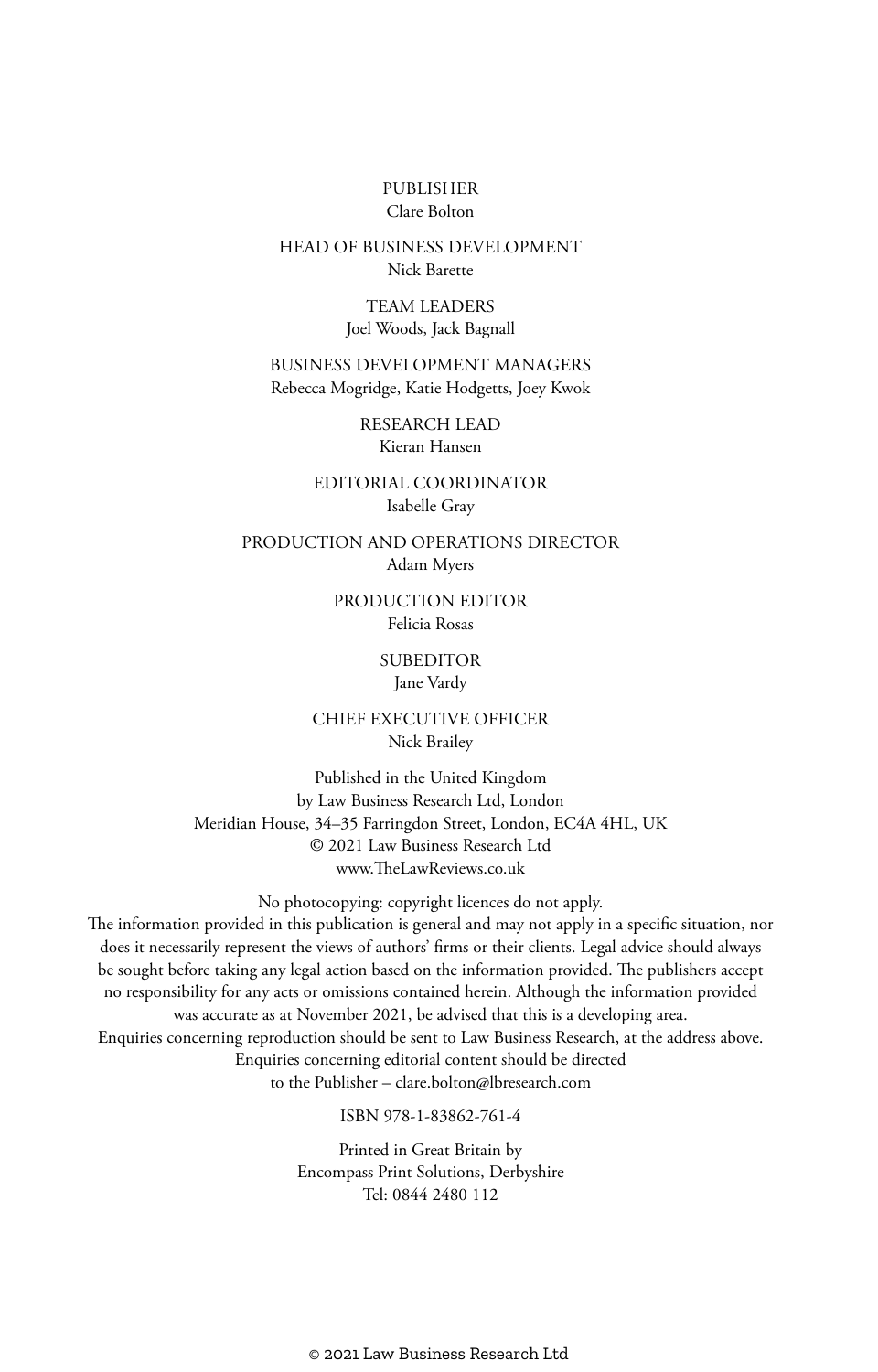# ACKNOWLEDGEMENTS

The publisher acknowledges and thanks the following for their assistance throughout the preparation of this book:

BGP LITIGATION

CERHA HEMPEL

CLEARY GOTTLIEB STEEN & HAMILTON LLP

GILBERT + TOBIN

KANTENWEIN

PÉREZ-LLORCA

PINHEIRO NETO ADVOGADOS

SÉRVULO & ASSOCIADOS

SLAUGHTER AND MAY

WENGER VIELI AG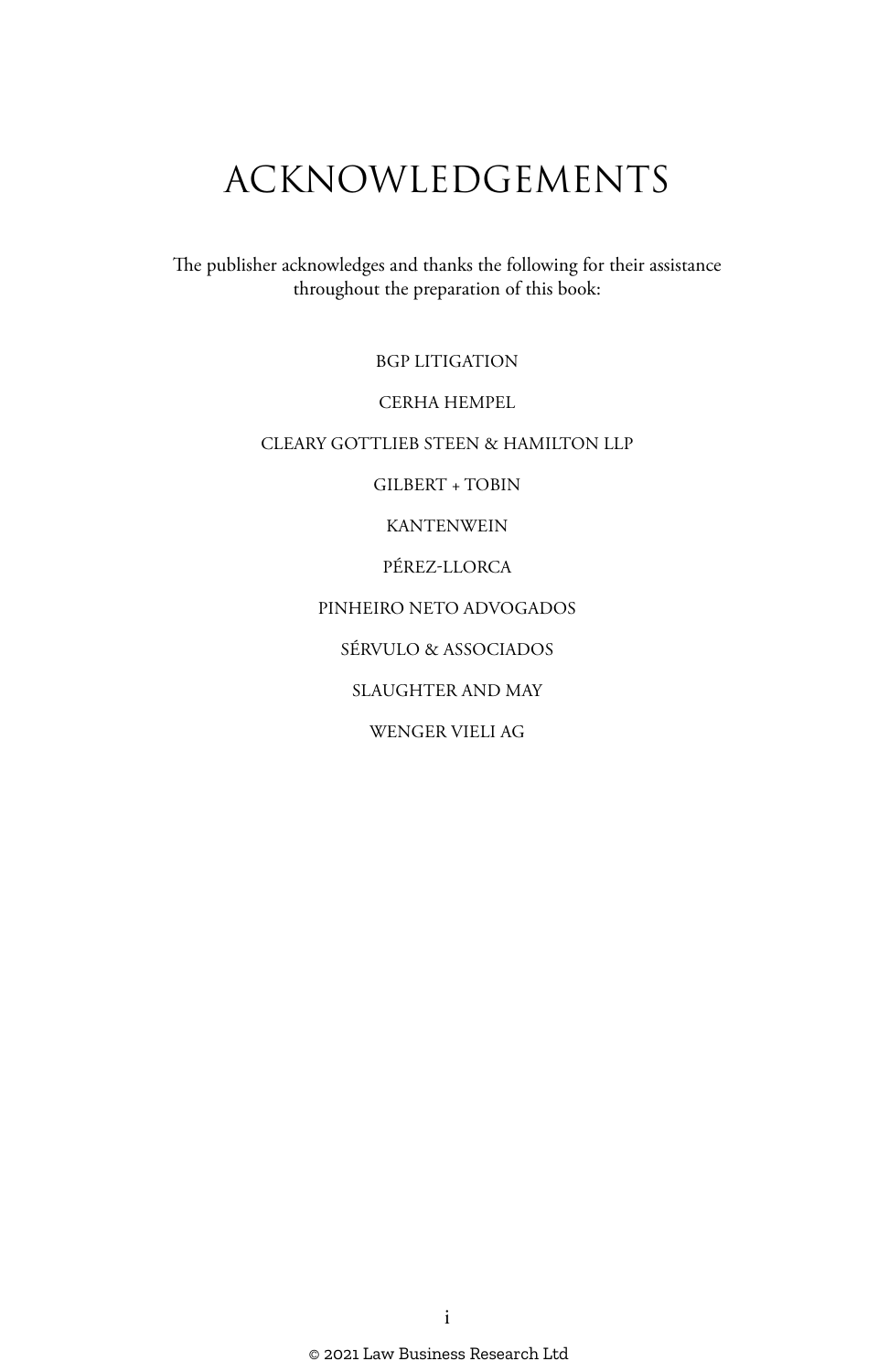# CONTENTS

| Deborah Finkler |                                                                                                          |  |
|-----------------|----------------------------------------------------------------------------------------------------------|--|
| Chapter 1       |                                                                                                          |  |
|                 | Richard Harris, Philippa Hofbrucker, Kasia Dziadosz-Findlay, Dominic Eberl and<br><b>Bradley Edwards</b> |  |
| Chapter 2       |                                                                                                          |  |
|                 | Holger Bielesz and Paul Krepil                                                                           |  |
| Chapter 3       |                                                                                                          |  |
|                 | José Luiz Homem de Mello, Pedro Paulo Barradas Barata and Sasha Roéffero                                 |  |
| Chapter 4       |                                                                                                          |  |
|                 | Marcus van Bevern                                                                                        |  |
| Chapter 5       |                                                                                                          |  |
|                 | Wynne Mok and Kathleen Poon                                                                              |  |
| Chapter 6       |                                                                                                          |  |
|                 | Manuel Magalhães, Mafalda Ferreira Santos, Francisco Boavida Salavessa and<br>Maria José Lourenço        |  |
| Chapter 7       |                                                                                                          |  |
|                 | Dmitriy Bazarov, Anton Pomazan and Ekaterina Smelkova                                                    |  |
| Chapter 8       |                                                                                                          |  |
|                 | Javier Izquierdo and Marta Robles                                                                        |  |
| Chapter 9       |                                                                                                          |  |
|                 | Nicolas Bracher and Meltem Steudler                                                                      |  |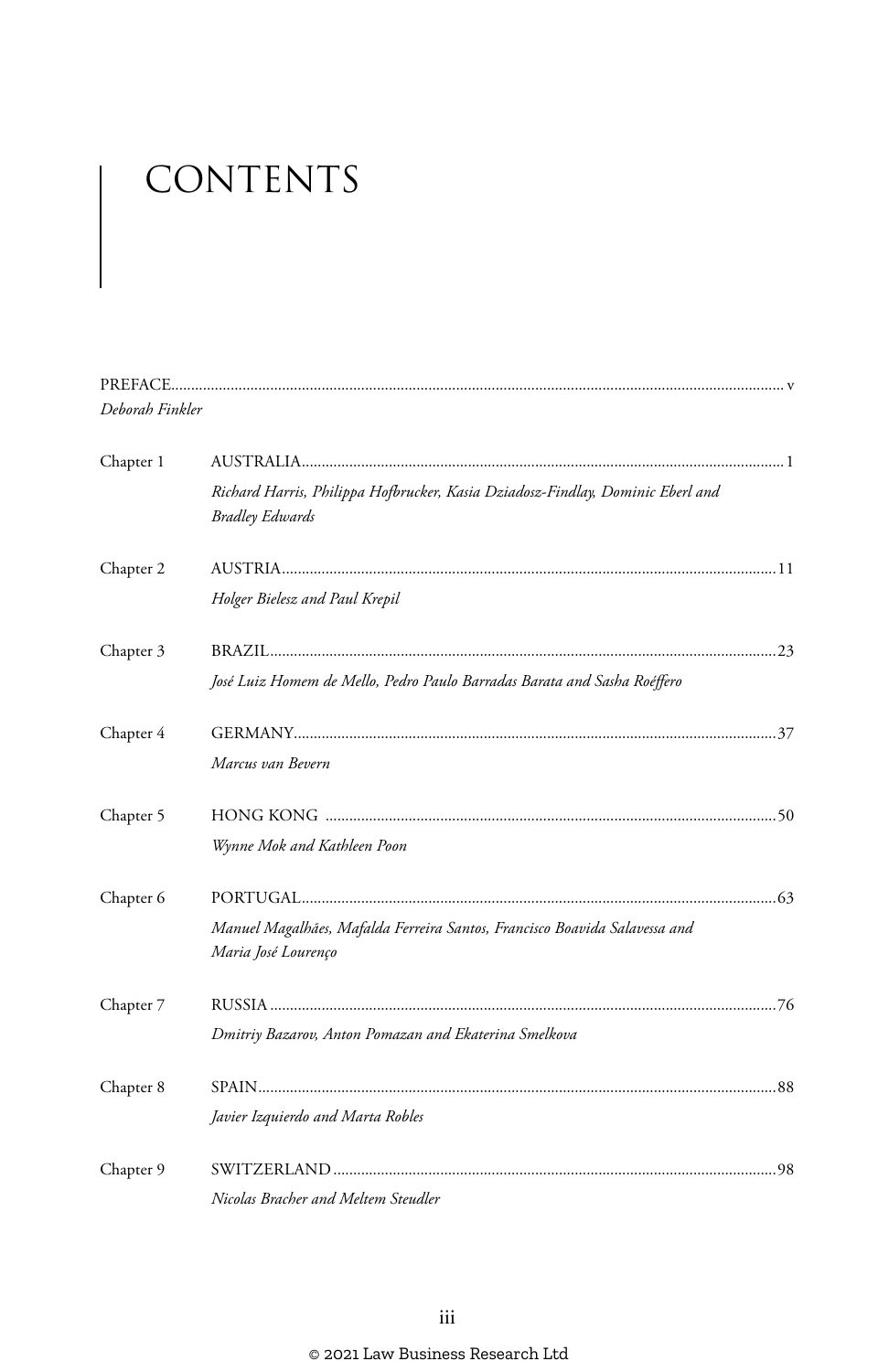| Chapter 10               |                                                                        |  |
|--------------------------|------------------------------------------------------------------------|--|
|                          | Deborah Finkler and Chris Wilkins                                      |  |
| Chapter 11               | Rishi N Zutshi, Jonathan I Blackman, Pascale Bibi and Vishakha S Joshi |  |
| Appendix 1<br>Appendix 2 |                                                                        |  |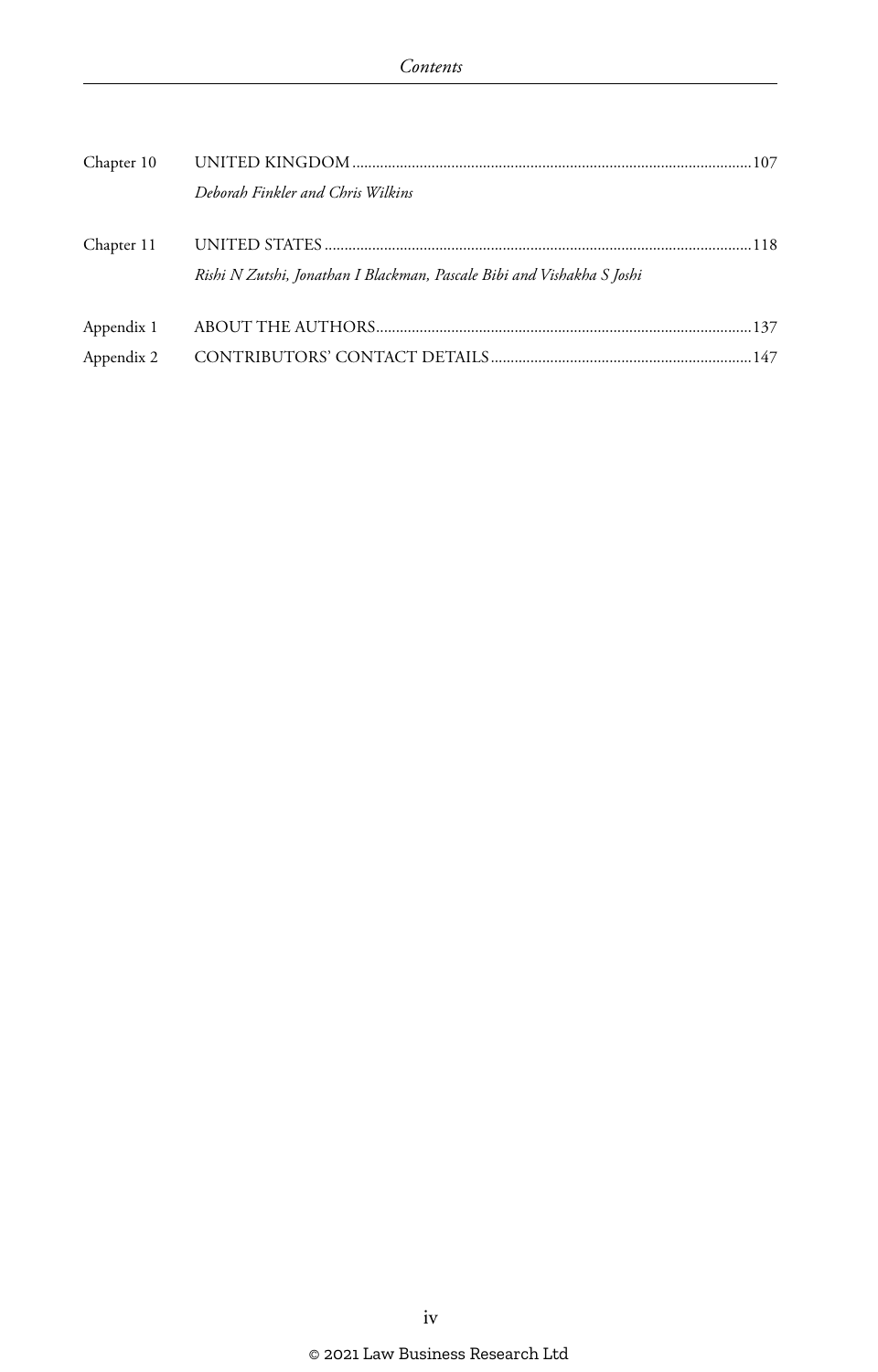# PREFACE

This year's edition of the *The Banking Litigation Law Review* highlights that litigation involving banks and financial institutions shows little sign of slowing. The legal and procedural issues that arise in banking litigation continue to evolve and develop across the globe, in the context of both domestic and cross-border disputes.

The covid-19 pandemic continued to loom large in 2021, with judicial systems taking part in a forced experiment of embracing new technology to minimise the disruption caused by pandemic restrictions; in some jurisdictions we may see the permanent adoption of measures taken up in response to the restrictions imposed by the pandemic, as well as a general shift towards the greater use of new technology in dispute resolution. This extends to the increased use of virtual hearings (as well as electronic trial bundles and filing systems), although we can expect that physical hearings will continue to play a prominent role, particularly in complex cases. While it is too early to predict the future with any certainty, it seems likely that some form of hybrid approach is here to stay.

Outside the court room, the effects of the pandemic continue to be felt throughout the wider economy. As various restrictions and financial interventions by governments are scaled back, the early signs of the long-term, negative economic effects of the pandemic are now beginning to emerge in many parts of the world. From the perspective of the financial sector, these conditions are likely to translate into an increase in loan arrears and defaults, debt restructurings, bankruptcies and insolvencies affecting banks, their customers and counterparties. These conditions typically presage an uptick in banking litigation and it seems likely that disputes arising from the economic fallout of the pandemic will feature in future editions of this Review.

A continuing trend this year has been the broadening of obligations placed on financial institutions in the name of improving consumer protection. Faced with the challenge of increasing bank fraud and other illicit transactions, governments and courts alike have continued to develop the nature and scope of duties imposed on banks to protect their customers. Claimants will no doubt continue testing the limits of these obligations and duties in the courts.

Last year's preface highlighted the political and economic uncertainty produced by Brexit as the transition period drew to an end. Since then, some welcome clarity has emerged around the foundations of the United Kingdom's new relationship with the European Union, including in the area of jurisdiction and enforcement of judgments. However, the new relationship will take time to bed down, with additional complexities (and potentially disputes) likely to emerge as parties navigate the new reality. That said, there is little evidence that commercial parties, including banks and financial institutions, have been deterred from choosing the United Kingdom as a forum for litigating their disputes.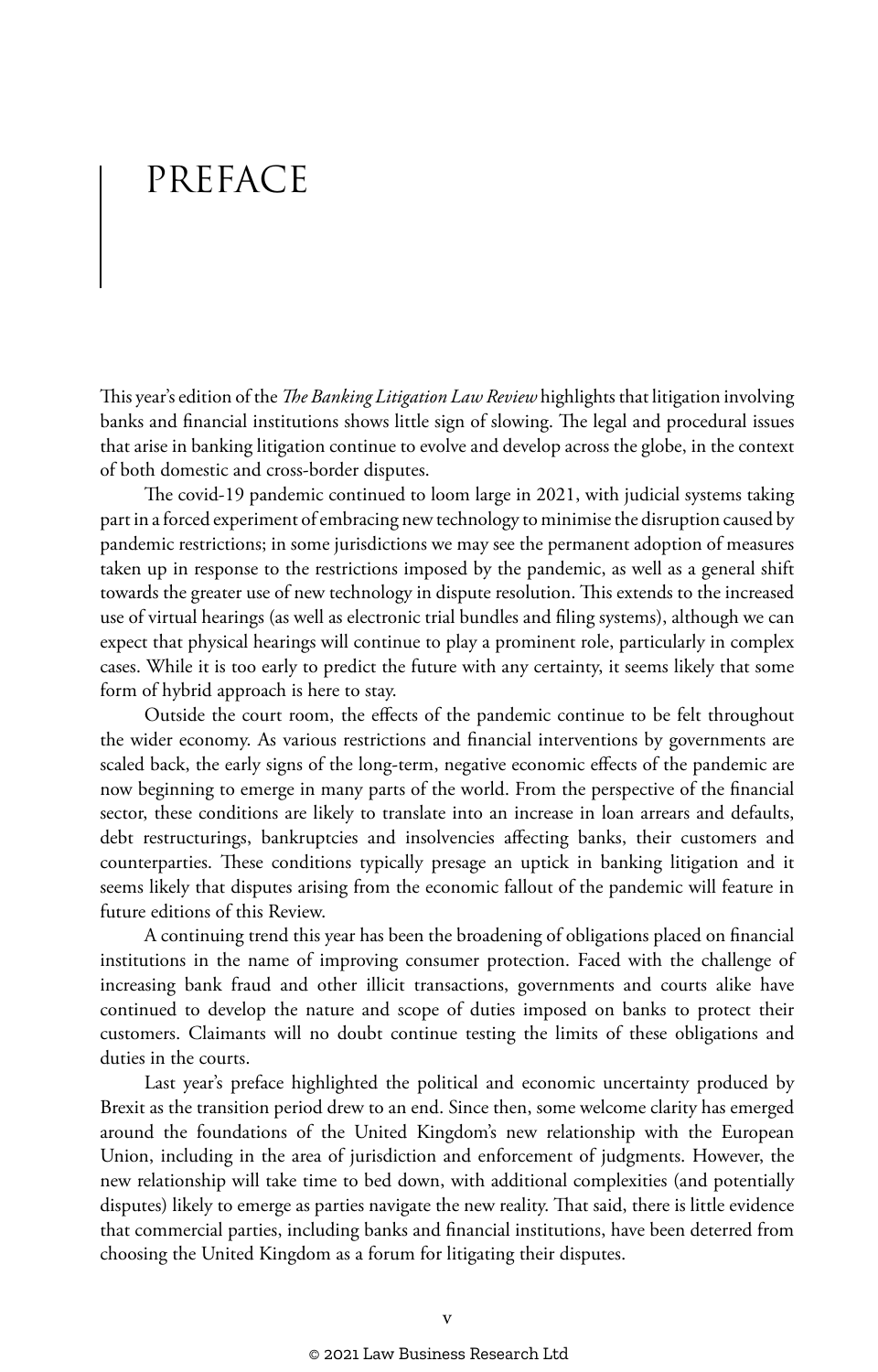While 2021 has been another challenging year for many, there has been some cause for optimism: globally stock markets have continued to perform well as economic recoveries gather pace in many parts of the world, while the roll-out of the covid-19 vaccine has allowed many jurisdictions to emerge from a period of seemingly endless lockdowns and suppressed economic activity. Despite these positive signs, however, the global economy is likely to feel the effects of the covid-19 pandemic for some time and in various (and often unexpected) ways, as highlighted by the recent emergence of a crisis in the global supply chain. At the same time, other global challenges, such as climate change, will increasingly dominate the political and economic agenda. Given the various headwinds and challenges ahead, the high volume and broad nature of litigation in the financial sector look set to continue.

#### **Deborah Finkler**

Slaughter and May London November 2021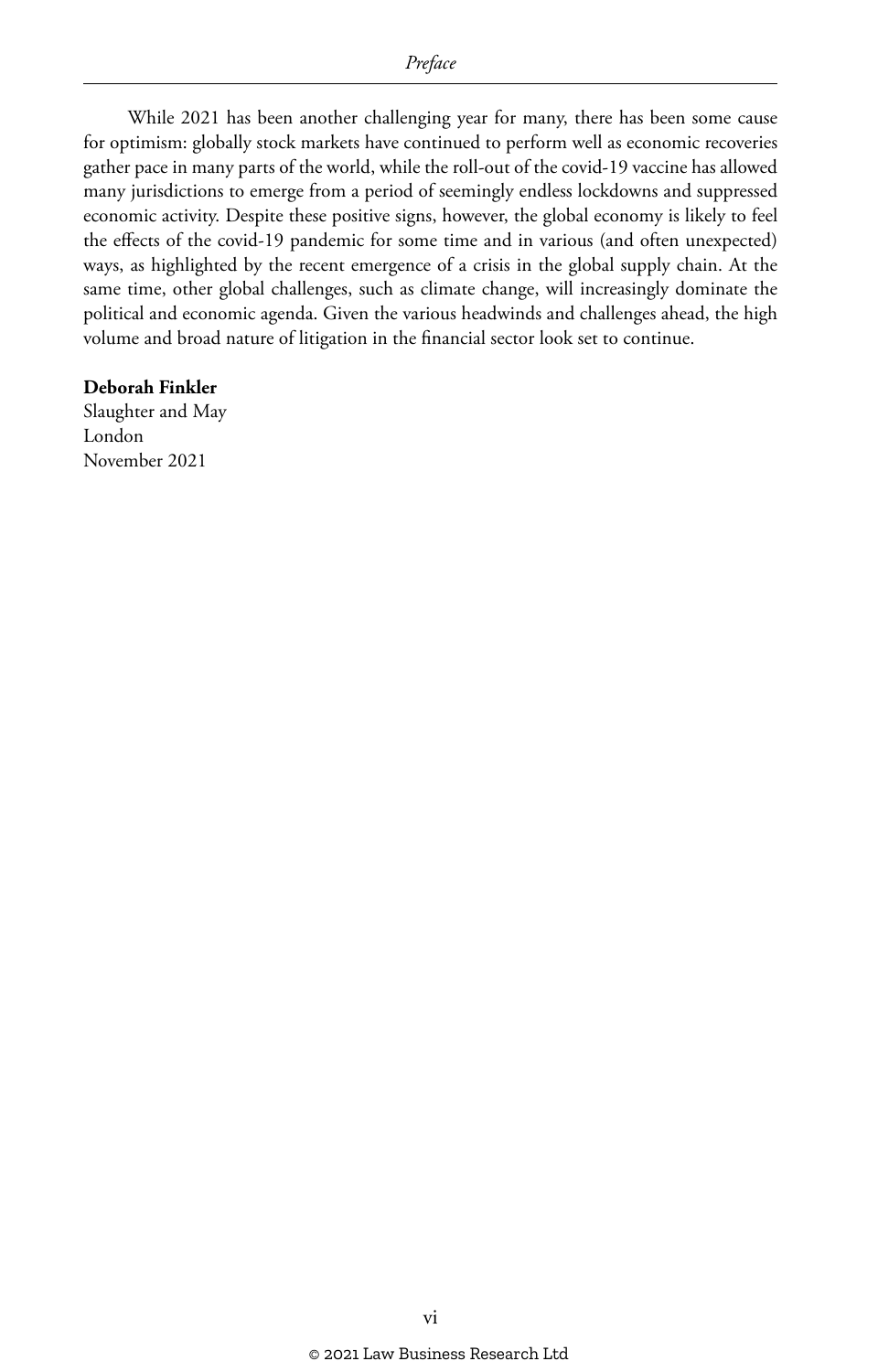## PORTUGAL

*Manuel Magalhães, Mafalda Ferreira Santos, Francisco Boavida Salavessa and Maria José Lourenço*<sup>1</sup>

#### **I OVERVIEW**

After a period of significant increase of litigation disputes connected with the banking sector, due to the impacts that the Troika intervention in Portugal had in debt restructuring of companies, as well as to the application of resolution measures to two credit institutions – BES and Banif (whose judicial liquidation procedures are currently ongoing), recently a trend of stabilisation, or even decrease of litigation, was expected to be observed.

The covid-19 pandemic caused an unpredictable and irreversible change of the course of events. Indeed, the judicial system was almost completely shut down by the covid-related legal emergency measures adopted in Portugal at a procedural level, which imposed a stay on most ongoing disputes. The second lockdown period determined another almost complete shutdown of the judicial system up to the first quarter of 2021, which entailed another halt on the ongoing disputes.

The measures that had already been implemented that aimed to protect the economy, companies and citizens (such as the creation of a temporary public moratorium regime, which allows for the suspension of capital and interest payments in certain credit agreements, and the access to credit lines with personal state guarantees to support corporate liquidity), impacted and are still impacting – even if not directly – disputes related to the banking sector. Such a situation is a consequence of the stoppage of effects of situations that, under normal circumstances, would constitute a contractual breach and would lead to an increase of litigation.

These measures are temporary, and therefore their revocation will most likely ultimately result in a significant increase of disputes in the last quarter of 2021 and in 2022, as the unexpected prolonged application of these measures delayed the expected increase of disputes for 2021.

Taking this context into account, debt restructuring procedures will regain particular importance, notably the special procedure of revitalisation of companies and the new extraordinary viabilisation proceeding. This may lead to an intervention of the legislator in order to ease the access to, and employment of, this regime.

This flexibility may be achieved through the transposal of Directive (EU) 2019/1023 of the European Parliament and of the Council of 20 June 2019 on preventive restructuring frameworks, on discharge of debt and disqualifications, and on measures to increase the efficiency of procedures concerning restructuring, insolvency and discharge of debt, which

<sup>1</sup> Manuel Magalhães, Mafalda Ferreira Santos and Francisco Boavida Salavessa are partners and Maria José Lourenço is a senior associate at Sérvulo & Associados.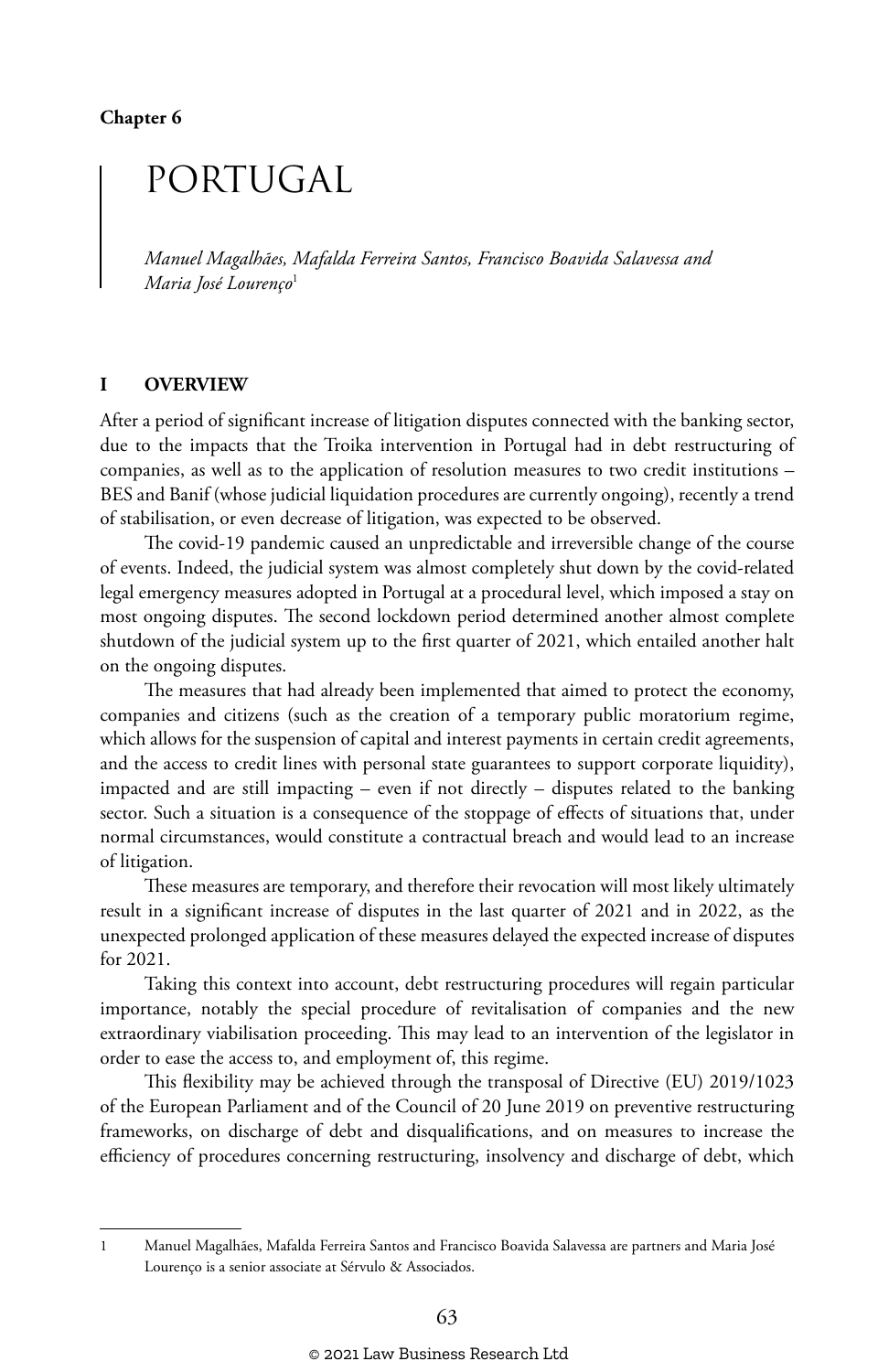was supposed to be completed on 17 July 2021. However, due to the covid-19 pandemic, the Portuguese government has conveyed the need to extend the transposal of the directive until 17 July 2022.

In the view of transposing the referred Directive (EU) 2019/1023, on 30 September, the Council of Ministers approved a draft law, to be submitted to Parliament, which aims to legislate on insolvency and recovery, on preventive restructuring schemes, debt forgiveness and disqualifications, and on measures to increase the efficiency of proceedings relating to restructuring, insolvency and debt forgiveness.

Also noteworthy is the approval of a Recovery and Resilience Plan, which aims to implement a set of reforms and investments to leverage sustained economic growth, with an implementation period until 2026, which in its component relating to 'Economic Justice and Business Environment', highlights the need to remove the entropy that still exists in the judicial system, particularly in insolvency and recovery proceedings, making the judicial system more effective and resilient for the benefit of micro, small and medium-sized enterprises (SMEs) and investors.

#### **II SIGNIFICANT RECENT CASES**

Most judicial proceedings initiated against financial institutions in recent years concern mis-selling claims in the context of investments in financial instruments. These proceedings were mainly initiated in the aftermath of the financial crisis of 2008, and triggered by resolution measures the Bank of Portugal (BP) applied to Portuguese banks.

Although the exceptional measures adopted in Portugal to mitigate the effects of the covid-19 pandemic – notably standstills and moratoria on loans, court recesses, suspension of legal proceedings and procedural deadlines – naturally caused a decline in the number of this year's significant case law, some relevant cases must still be mentioned.

The resolution measure applied to Banco Espírito Santo and to Banif continues to be a topic of discussion and disputes, either involving said banks or the BP and their clients, or both.

Indeed, several stakeholders of Banco Espírito Santo requested the declaration of invalidity of the resolution measure applied to it by the BP on the grounds that it breached the Portuguese Constitution general principles of Portuguese law, as well as European law. The Administrative Court of the District of Lisbon Central dismissed the claim. Following an appeal filed to the Supreme Administrative Court, on 23 January 2020 it admitted a request for a preliminary ruling to the Court of Justice of the European Union.

In its decision of 20 March 2021,<sup>2</sup> the Supreme Court of Justice ruled that general principles of Portuguese law, such as proportionality and adequacy, have been respected by the deliberations of the BP that determined the application of the resolution measure to Banco Espírito Santo, considering that the creation of Novo Banco was an adequate solution to achieve stability of the financial system, being proportional and necessary.

Moreover, several claims against Banco Espírito Santo and Banif, for breach of duties of financial intermediaries regarding the information to be provided to investors, the obligation to assess the adequacy of some transactions, and the prohibition of conflict of interests, were brought before Portuguese courts. In this regard, courts tend to protect unqualified investors and to adopt a stringent approach towards financial intermediaries. Indeed, courts frequently

<sup>2</sup> Proceedings No. 1215/16.5T8LSB.L1.S1.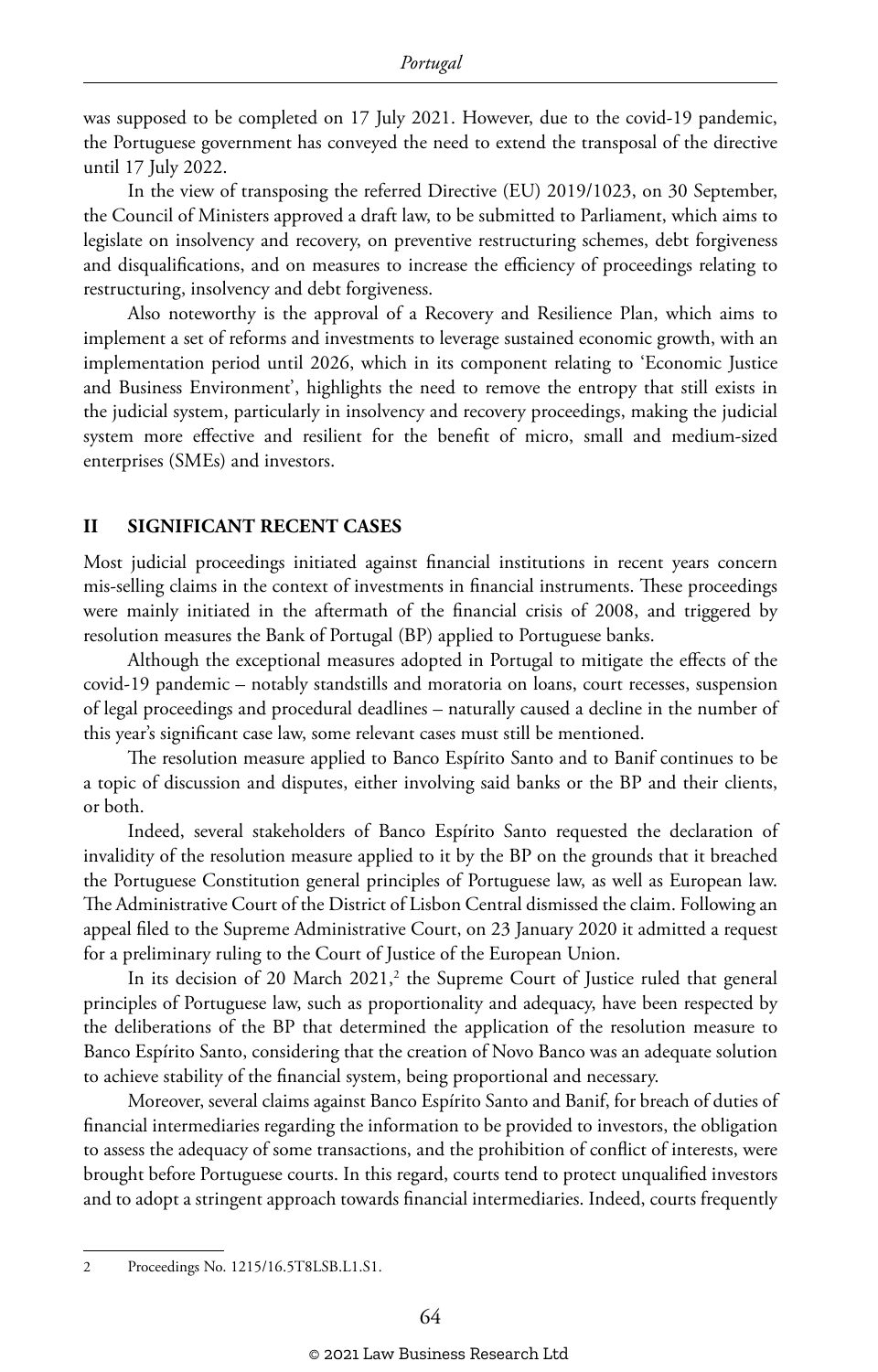hold financial intermediaries liable for damages caused to their clients when they fail to prove diligence in providing complete, up-to-date and reliable information necessary to raise awareness about the risks involved in the investments, for informed and reasoned decision making by the investor is to be made to the credit institution. The claimant must, however, demonstrate that the other requirements for civil liability (e.g., the casual link between the breach of duties and the damages) are verifiable.

Recent case law regarding investments in complex financial instruments considers that the financial intermediary is responsible for considering the client's profile (i.e., 'know your client') and for providing information adequate to their knowledge. Indeed, on 28 January 2020,<sup>3</sup> the Supreme Court of Justice ruled that a bank that informs a client without any financial experience that commercial paper is similar to a fixed-term deposit, with guaranteed capital, is not complying with the duty to provide complete, true and objective information regarding the risks inherent to the investment. The court considered that said conduct infringes the principle of good faith, particularly in terms of loyalty, and that this liability could be incurred with reference to acts executed in the phases preparatory to the transaction. Similarly, on 8 October 2020, the Lisbon Court of Appeal<sup>4</sup> held that a bank omitting information to the investor on the specific differences between bank deposits and subordinated bonds was in infringement of the financial intermediary's duty to provide information.

The Lisbon Court of Appeal has been making decisions in accordance with this line of thought; for example, on its decisions of 8 October 2020<sup>5</sup> and 15 July 2021, $^{\rm 6}$  the court ruled that if the bank has provided inaccurate information or has omitted relevant information, there is a duty to provide compensation for the caused damages.

A decision in the opposite direction was rendered on 8 October 2020 by the Court of Appeal of Guimarães.7 This court ruled that the duty to provide information does not extend to the obligation on the financial intermediary to follow up on the insolvency proceedings of the issuer of bonds.

However, the Supreme Court of Justice has upheld that the financial intermediary is responsible for considering the client's profile and providing adequate information on the ruling of 23 March 2021,<sup>8</sup> which indicates that a jurisprudential consensus on this issue might be achieved.

In addition to the duties of information, a recent decision of the Supreme Court of 19 May 2020<sup>9</sup> refers to the bank's duty of custody regarding safe deposit boxes. The court considered that banks must guarantee the vigilance necessary to prevent an individual, other than the user, from accessing the safe and are accountable for their integrity. Consequently, theft or robbery, through burglary, does not constitute grounds for exemption from liability by the bank. The court considered that the burden of proof of the absence of fault lies with the bank.

<sup>3</sup> Proceedings No. 2142/16.1T8STR.E1.S1.

<sup>4</sup> Proceedings No. 13636/18.4T8LSB.L1-6.

<sup>5</sup> Proceedings No.13636/18.4TLSB.L1-6.

<sup>6</sup> Proceedings No.4607/17.9T8LSB.L1-6.

<sup>7</sup> Proceedings No. 1953/19.0T8GMR.G1.

<sup>8</sup> Proceedings No. 1215/16.5T8LSB.L1.S1.

<sup>9</sup> Proceedings No. 3039/15.8T8PNF.P2.S1.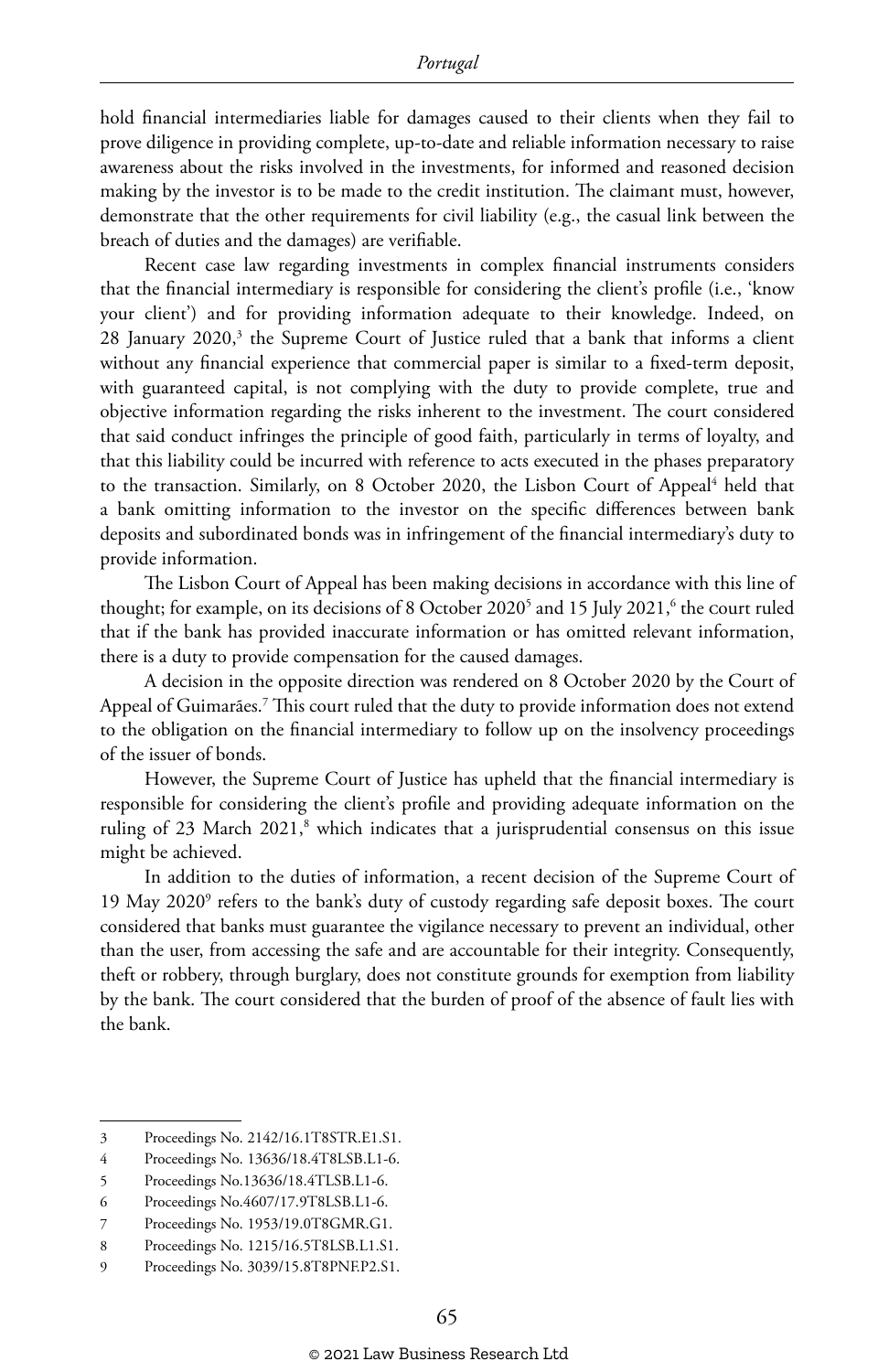In a decision rendered on 29 September 2020, the Lisbon Court of Appeal<sup>10</sup> confirmed that failure to integrate a customer in the special Out-of-Court Proceedure for the Regularisation of Default Situations (PERSI) in consumer credit agreements constitutes a dilatory exception, to be acknowledged by the court suo motu, which may prevent enforcement proceedings for the collection of the owed amounts from carrying on. Nonetheless, the court underlined that the credits subject to enforcement were assigned to a securitisation company (not subject to the PERSI regime) prior to the default of the customer. As the securitisation legal regime (Decree-Law No. 453/99) provides that the debtors of the assigned credits can only oppose to the assignee those objections deriving from facts that precede the assignment, the exception was ruled to be unfounded. This decision shows that a bank's customer situation may, under certain circumstances, be negatively affected (in this case, the default could not lead to a PERSI proceeding) as a consequence of a credit assignment. The Porto Court of Appeal has replicated the arguments of the decision of the Lisbon Court of Appeal on its decision of 23 February 2021.11

Finally, it is worth noting that, in 2019, the Portuguese Competition Authority fined 14 banks the total amount of €225 million for concerted practice of exchanging sensitive commercial data, between 2002 and 2013. Twelve banks presented an appeal to the competent court. This decision may trigger damages claims, which are expected. DECO – the Portuguese Association for Consumer Protection – is evaluating the possibility of taking collective action, on behalf of consumers, against the banks, so that clients can be compensated for their losses.

#### **III RECENT LEGISLATIVE DEVELOPMENTS**

#### **i Covid-19 related legislative developments**

The past two years have been dominated by the covid-19 pandemic, which required both national and supranational entities to adopt measures to contain the pandemic harmful systemic economic effects. Some of these measures affect the Portuguese banking sector significantly in their everyday operations and may be sources of litigation between these entities and their clients, their employees, their shareholders or the relevant regulatory authorities, or all – especially the European Central Bank (ECB) and BP.

#### *European regulation*

#### *Regulation (EU) 2020/873*

Regulation (EU) 2020/873 amends Regulations (EU) No. 575/2013 and (EU) No. 2019/876 as regards adjustments in response to the covid-19 pandemic.

To maximise the banks' capacity to lend money, this regulation:

- *a* extended by two years the transitional measures concerning the implementation of International Financial Reporting Standard - Financial Instruments (IFRS 9) to face a likely increase in provisions for expected credit losses;
- *b* changed the calculation of the levered ratio and delayed the introduction of the leverage ratio buffer to January 2023; and

<sup>10</sup> Proceedings No. 1827/18.2T8ALM-B.L1-7.

<sup>11</sup> Proceedings No. 8821/19.4T8PRT-A.P1.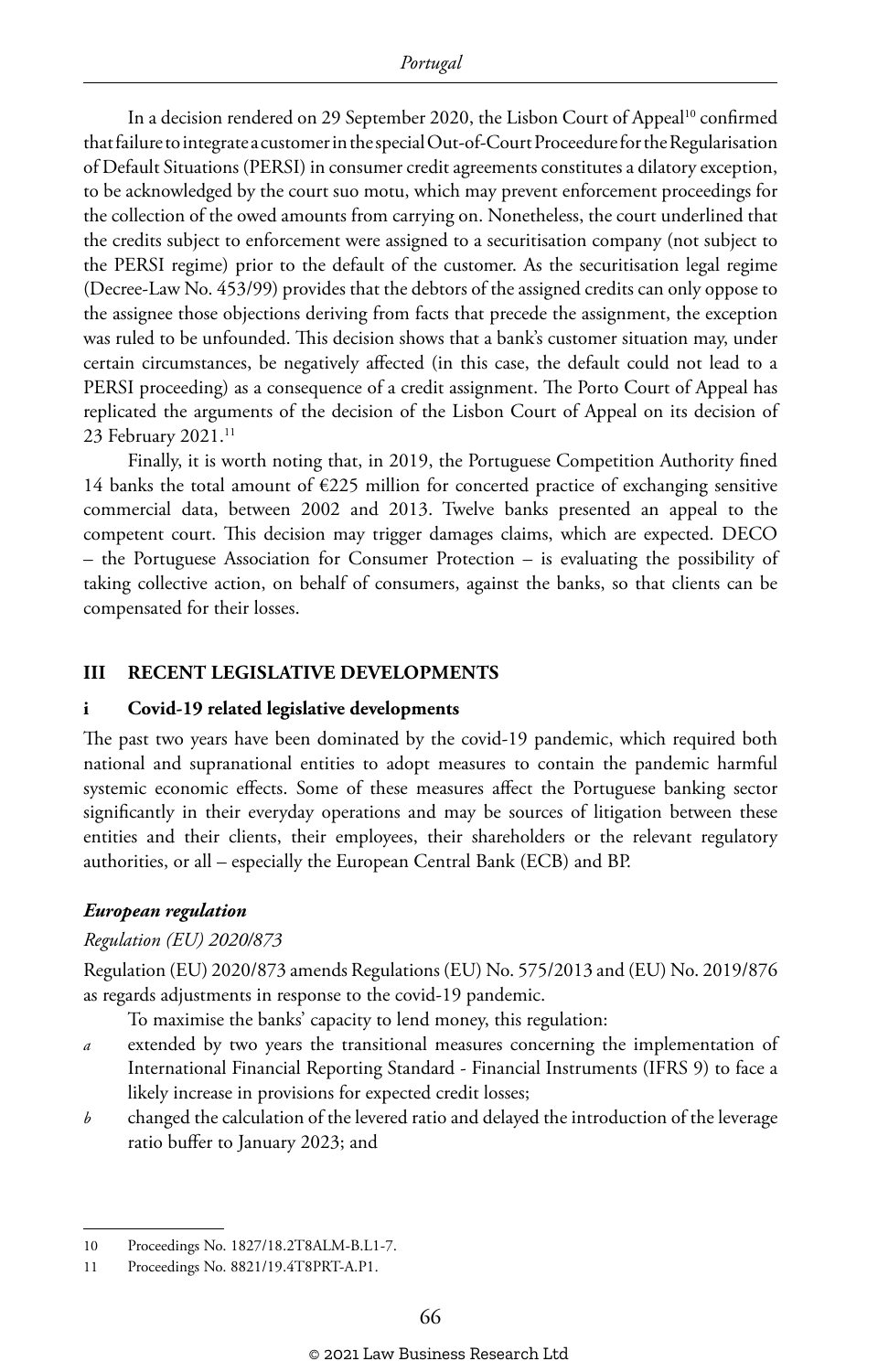*c* introduced capital relief measure for certain loans granted to SMEs or backed by pensions or salaries.

This is in line with the position adopted by the European Commission regarding accounting norms (shared by the European Securities and Markets Authority (ESMA)) and prudential rules.

#### *EBA statement on consumer protection and payment-related measures and guidelines on moratoria on loan payments*

The European Banking Authority (EBA) calls on financial institutions to act in the interest of the consumer, particularly in the context of the adoption of temporary measures for consumer and mortgage loans concerning, inter alia, charges and costs, in compliance with the applicable EU requirements (namely, with information, transparency and clarity requirements). Additionally, EBA promotes the careful consideration of new and additional charges specifically introduced in relation to contingency measures, designed to alleviate the pressure on consumers and businesses, and cross-selling of products to consumers, from a legal and reputational standpoint. EBA also notes that where temporary measures do not automatically lead to loan reclassification from a prudential perspective, their acceptance should not automatically and negatively impact the consumer's credit rating.

In terms of payment services, EBA urges providers – including banks – to facilitate payments that do not require physical contact, namely by establishing the maximum threshold allowed for contactless payments (€50 per transaction). Finally, EBA removed the obligation of national competent authorities – the BP – to report by 31 March 2020 on payment services providers' readiness to meet strong costumer authentication requirements for e-commerce card-based transactions. It is unclear whether this exemption will continue to apply.

Additionally, EBA has issued guidelines clarifying that the application of a legal or contractual moratorium adopted as a result of the pandemic, broadly applied to a range of debtors, under the same conditions and only scheduling payments, may not lead to a reclassification under the definition of forbearance; that is, cases where credit institutions grant a concession due to financial difficulties experienced by a borrower.

#### *EBA first assessment of the use of covid-19 moratoria and public guarantees across the EU banking sector*

EBA concluded that the covid-19-related moratoria on loan repayments constituted a relief measure to banks across the Member States, as many banks reported that loans under moratoria represented a significant share of their total loans. The recourse to these measures was particularly common for SMEs and commercial real estate.

Despite being used to a smaller extent, public guarantees ensured that banks were able to provide new lending to several companies impacted by the crisis associated with the covid-19 pandemic.

#### *National regulation*

*Law 75/2020 of 27 November 2020* Law 75/2020 of 27 November 2020 approved the extraordinary viabilisation proceedings.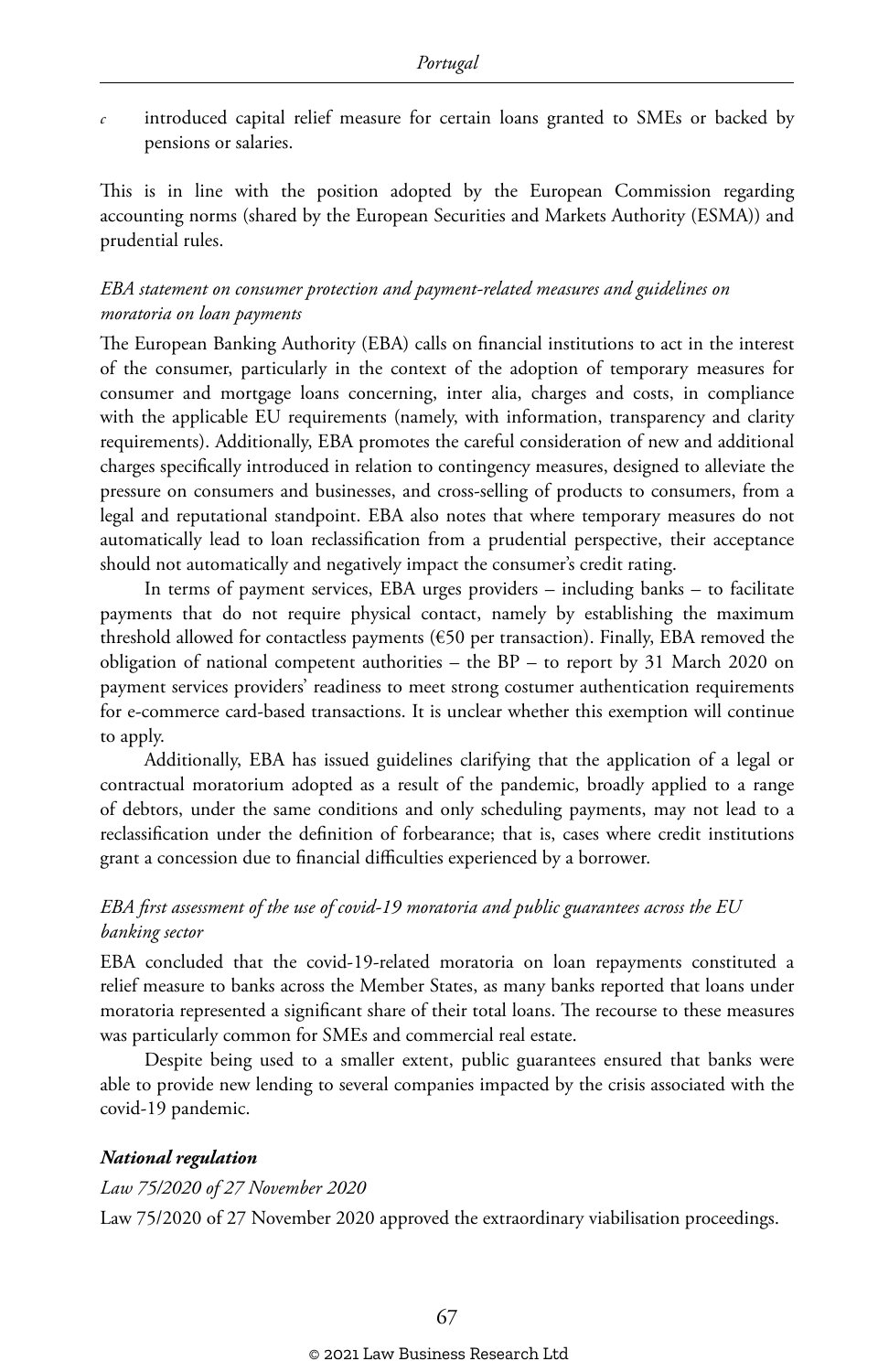This regime, in addition to the institution of the new extraordinary viabilisation proceedings (PEVE), adjusts the legislation on other recovery instruments and insolvency proceedings bearing in mind the constraints companies are facing due to the covid-19 pandemic.

#### *Decree-Law No. 22-C/2021 of 22 March 2021*

According to this regime, which extended the grace period and maturity on capital for certain credit operations, all credit operations made between 27 March 2020 and 23 March 2021, which benefit from guarantees granted by mutual guarantees societies or by the Mutual Counter-Guarantee Fund, may benefit from an extension of the grace period on capital and an extension of the maturity of credits for nine months.

#### *Decree-Law No. 70-B/2021 of 6 August 2021*

The legal regime of 2012, which concerns the Action Plan Against Default Risk (PARI) and the PERSI and is aimed at ensuring an effective monitoring of the financial situation of customers covered by the covid-19 credit protection regime, was reinforced to ensure a proper monitoring of the customers covered by the covid-19 legal moratoria created by Decree-Law No. 10-J/2020, as well as other general private moratoria, including:

- *a* the extension of the applicability of the regime to financial companies, payment institutions and electronic money institutions;
- *b* the reinforcement of the obligations that need to be complied with under the PARI and PERSI regimes; and
- *c* the establishment of a duty to report quantitative information to BP.

#### *Law No. 50/2021 of 30 July 2021*

Law No. 50/2021 of 30 July 2021 extends the effects of Decree-Law No. 10-J/2020 of 26 March 2020, which establishes a legislative moratorium.

The exceptional measures that were designed to protect non-financial undertakings, sole proprietorships, private charity institutions or other social economy-related entities operating or with headquarters, or both, in Portugal that engaged in credit operations with credit institutions, from the harmful effects of the covid-19 pandemic, were extended until 31 December 2021.

Nonetheless, the execution of the measures established by this law was dependent on the reactivation of the regulatory and supervisory framework established by the Guidelines EBA/GÇ/2020/02 of the EBA, from 2 April 2020, which did not occur until the end of the legal moratorium for most credits (i.e., all the credits where the adhesion to the moratorium was prior to 1 January 2021) on 30 September 2021.

At the end of August 2021, the overall amount of loans covered by moratoria was  $\epsilon$ 36.3 billion, of which there were 23.500 companies covered by moratoria in August in the most vulnerable sectors, and the amount of loans to individuals covered by moratoria was  $€14.1$ billion, of which  $E12.8$  billion corresponded to housing loans.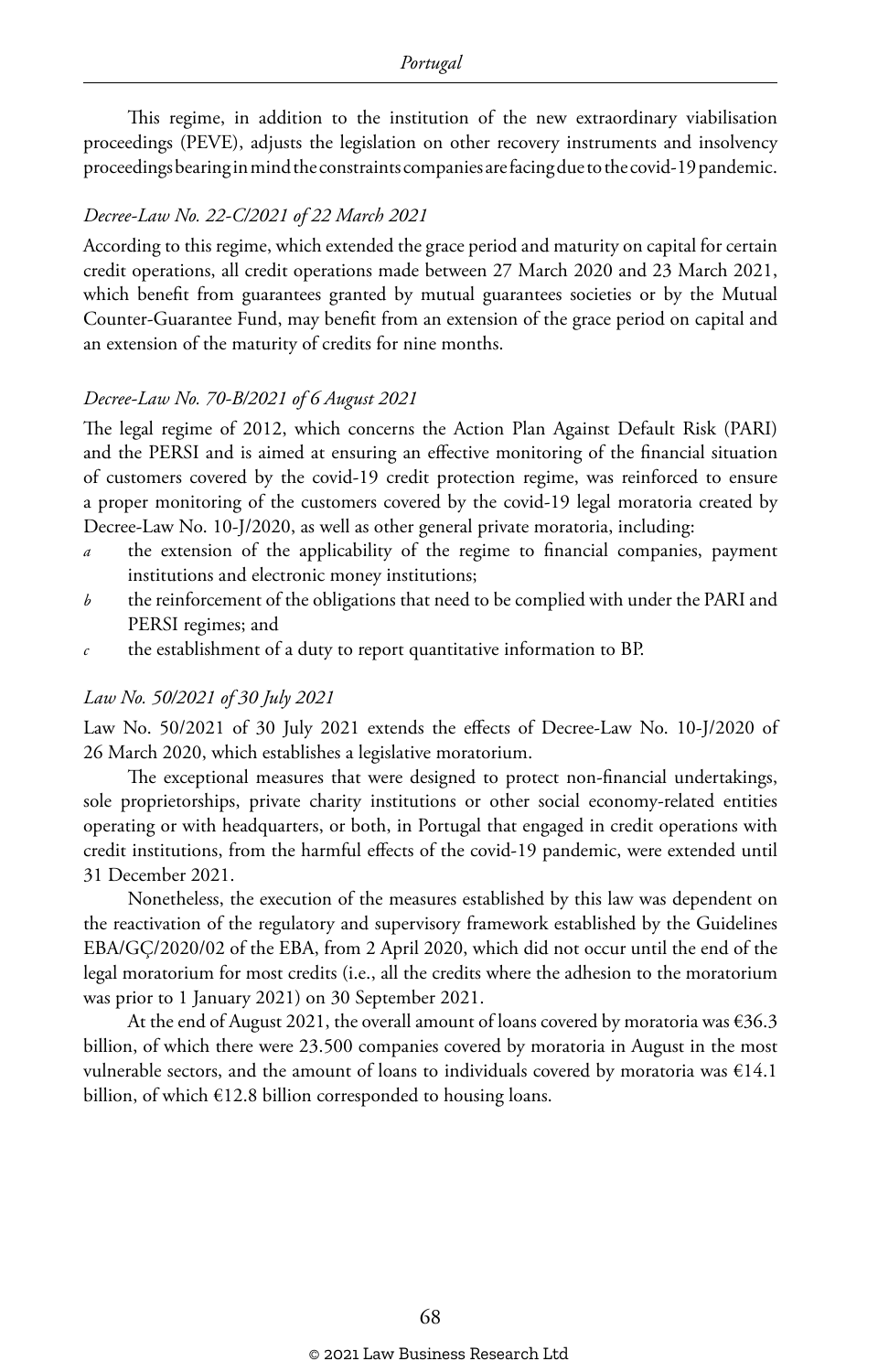#### *BP communication on the implementation of its Macroprudential Recommendation on new credit agreements for consumers*

The BP has concluded that the implemented measures concerning personal credits with maturities of up to two years, duly identified as intended to mitigate households' temporary liquidity shortage situations, were generally complied with, having the risk profile of debtors improved during the past year.

#### *BP Public Consultation No. 6/2020*

The BP led a public consultation regarding the preliminary draft for a new Code of Banking Activity, which aims to substitute the previous General Framework of Credit Institutions and Financial Companies and connected instruments, to consolidate the applicable law in this matter.

#### **ii Sustainable finance**

Within its mandate to promote the relationship between sustainability and finance, the European Commission is implementing the strategy set out in the action plan on financing sustainable growth.

As a result, Regulation (EU) 2020/852 of the European Parliament and of the Council of 18 June 2020 on the establishment of a framework to facilitate sustainable investment entered into force on 12 July 2020.

The regulation establishes an EU uniform classification system, or 'taxonom', which determines the criteria to identify whether an economic activity is environmentally sustainable. The harmonisation achieved by the regulation is expected to remove barriers to the collection of funds to sustainable projects within the internal market, enhance investor confidence and awareness of the environmental impact of the financial products (including corporate green bonds) and to address the concerns with 'greenwashing' (i.e., gaining an unfair competitive advantage by marketing a financial product as environmentally friendly, when environmental standards have not been met).

The regulation applies to financial market participants that make available financial products, as banks frequently do. Particularly noticeable are the transparency requirements in non-financial statements, as well as in pre-contractual disclosures and periodic reports, concerning financial products connected with sustainable economic activities, made under Regulation (EU) 2019/2088 of the European Parliament and of the Council of 27 November 2019 on sustainability-related disclosures in the financial services sector, which must take into account the criteria established in the regulation and became applicable on 10 March 2021.

On 23 June 2021, EBA published its report on management and supervision of environmental, social and governance (ESG) risks for credit institutions and investment firms, recommending institutions to incorporate ESG risks-related considerations in strategies and objectives and governance structures, and to manage these risks as drivers of financial risks in their risk appetite and internal capital allocation process. Environmental risks are also addressed in BP Circular Letter 2021/00000010 of 9 March 2021, where institutions are expected to gradually adapt to the guide on climate-related and environmental risks of the ECB. BP included in the revised draft of the Code of Banking Activity a provision specifically aimed at the management of sustainability risks.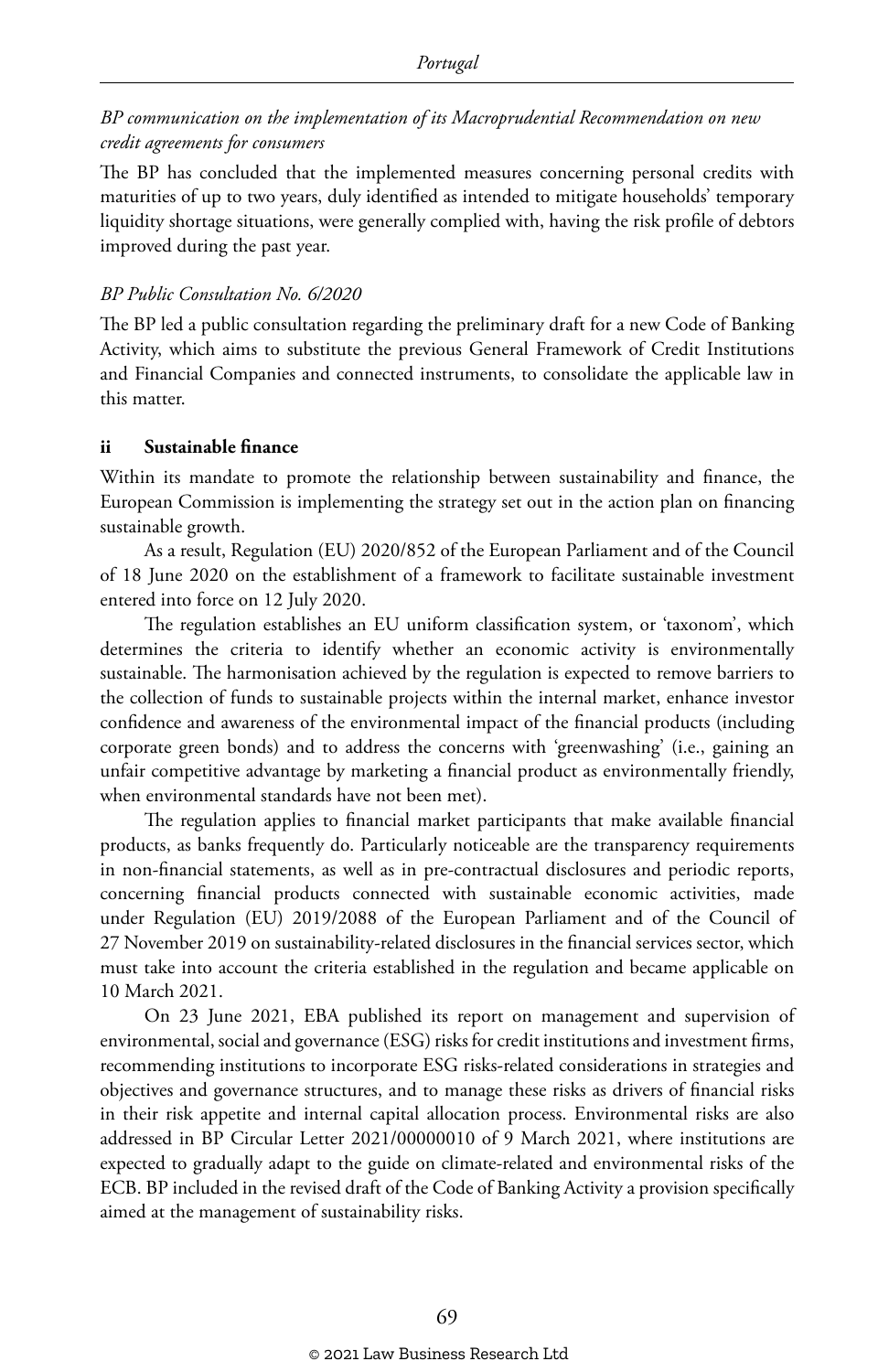#### **iii Protection of consumers – limitations to bank fees**

Law No. 53/2020 of 26 August 2020 prohibits payment service providers from charging fees to consumer payer or payees in payment transactions performed by third parties, notably withdrawal of funds, payment of services or transfers, provided a certain threshold is not exceeded (€30 per transaction, €150 during a month or 25 transfers). Where these thresholds are exceeded, payment service providers are also limited in the amounts that they may charge to their customers.

Law No. 57/2020 of 28 August 2020 prohibits credit institutions from charging certain fees in connection with consumer credit agreements and credit agreements for consumers relating to residential immovable property that, until now, were commonly included in the Portuguese credit institutions' price lists. Examples include fees relating to the analysis and renegotiation of credits, payment processing fees (if the processing is conducted by the creditor) or issuance of documents for the extinction of *in rem* guarantees.

These new provisions shed some light on the content of a general provision that was already contained in Law No. 66/2015 requiring all fees charged by credit institutions to correspond to a service effectively rendered. Moreover, they clarify that fees must be reasonable and proportionate to the costs borne by the credit institution.

The BP, in its communication of 4 January 2021, has clarified that from the 1 January 2021 the rules that limit or prohibit the payment of fees have become binding.

#### **IV CHANGES TO COURT PROCEDURE**

Court procedure rules did not suffer major changes during 2021.

Notwithstanding, Law No. 117/2019 of 26 July 2019, which came into force on 1 January 2020 and amended the Portuguese Civil Procedure Code (CPC),<sup>12</sup> introduced the following pertinent modifications:

- *a* extension of the grounds of the extraordinary appeal of review (decisions that became *res judicata*) and of opposition to enforcement proceedings, in particular in cases where the defendant did not intervene in the previous declarative proceeding, and it is evidenced that:
	- there was a lack or nullity of service;
	- the defendant was unaware of service without fault; and
	- the defendant was unable to file their defence by reason of force majeure;
- *b* limitations on the seizure of property used by the defendant for personal and permanent residence, established to increase the legal protection of the family homes; and
- *c* where enforcement proceedings concern credits emerging from contracts containing general contractual terms, the contract and terms must be filed with the proceeding's initial application.

Moreover, Decree-Law No. 97/2019 of 26 July 2019, which amended the electronic processing of judicial proceedings, introduced the formula 'digital by definition', meaning that judicial proceedings (including most procedural acts) are now entirely electronic. These changes are expected to introduce greater agility, flexibility and efficiency in judicial proceedings.

<sup>12</sup> The Portuguese Civil Procedure Code was approved by Law No. 41/2013 of 26 June 2013, with all the amendments introduced up to and including the Law No. 117/2019 of 13 September 2019.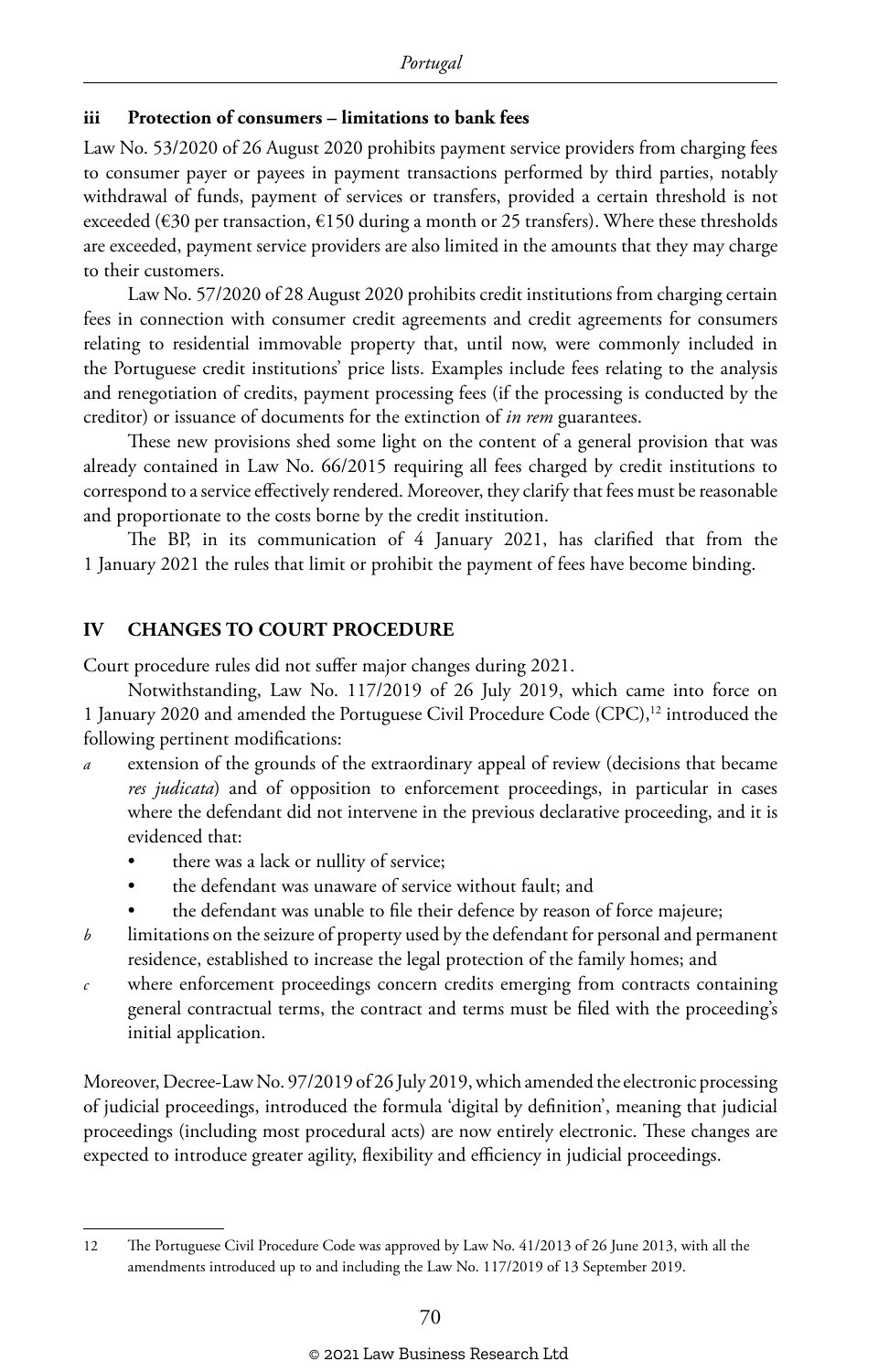#### **V INTERIM MEASURES**

Interim measures are essentially governed by the CPC and follow a relatively well-established regime, which remains generally unchanged for some years.

Interim measures may be specific or common (applicable where there is no suitable specific measure).

The specific interim measures applicable in the context of banking litigation are essentially:

- *a* attachment or asset freezing (Articles 391–396 CPC) assuming a preventive function: the purpose of these commonly used measures is to prevent the disposition of the attached assets – such as bank accounts and financial instruments – until the dispute is decided by the court or the creditor obtains payment, or both;
- *b* listing of assets (*arrolamento*) (Articles 403–409 CPC) usually applicable where there is a justified fear of loss or dissipation of assets: this measure involves the description and evaluation of the relevant assets, later deposited with a depositary, which is often the bank; and
- *c* freezing of vehicles (Article 15 of Decree-Law No. 54/75 of 12 February 1975) this measure is usually adopted in case of breach of financing agreements secured by mortgage over the vehicle or of agreements containing retention title clauses.

The common interim measures are adaptable to the specific claim, subject to a wide discretion of the court regarding their form and content. In the context of banking litigation, these measures are often used to impose injunctions preventing the enforcement of bank guarantees, where there is clear evidence of blatant abuse or fraud in the exercise of certain contractual rights.

Additionally, in financial leasing agreements, common interim measures are often adopted to allow banks to recover the leased asset (e.g., real estate and vehicles) when the lessee does not acquire the property, but fails to deliver it, after the registration of the lease is cancelled (Article 21 of Decree-Law No. 149/95 of 24 June 1995, as amended).<sup>13</sup>

#### **VI PRIVILEGE AND PROFESSIONAL SECRECY**

Under the Portuguese Bar Association Conduct Rules, all the information obtained in the course of the work of a lawyer is covered by professional secrecy.

Notwithstanding, lawyers are required to report to the Bar where there is a suspicion that certain operations are related to anti-money laundering or terrorism financing. The breach of this duty of professional secrecy is, as a rule, a punishable criminal offence.

Information covered by secrecy may not constitute mean of proof or be considered by the court while deciding a case, unless the secrecy duty was waived by the Bar or a court. This may occur where divulgation is essential to preserve the legal rights or legitimate interests of the lawyer or a client. It is important to note that the Bar adopts a more conservative approach than the courts in allowing for these waivers.

<sup>13</sup> Article 21 of Decree-Law No. 149/95 of 24 June 1995, with all the amendments introduced up to and including the Decree-Law No. 30/2008 of 25 February 2008.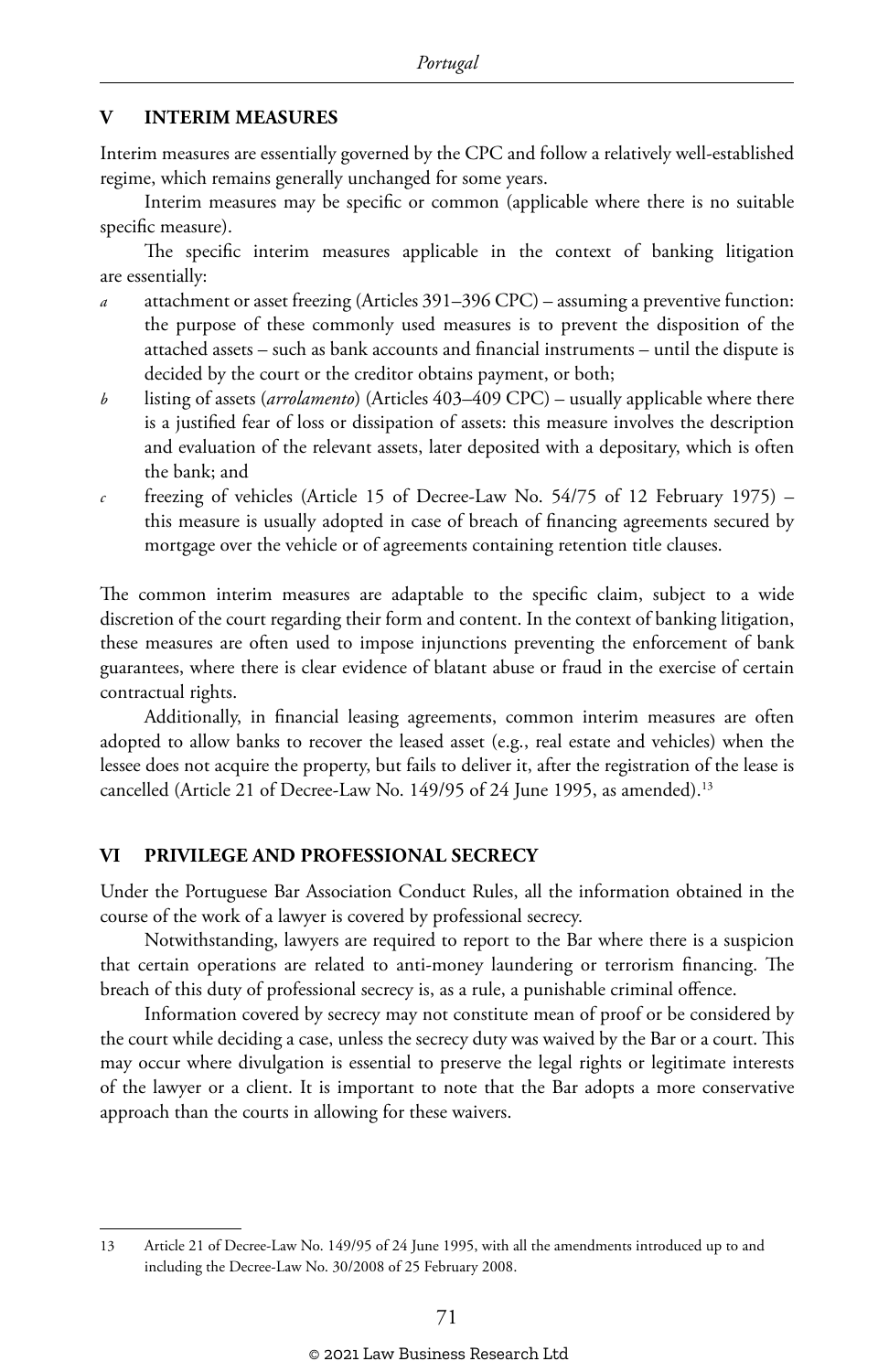#### **VII JURISDICTION AND CONFLICTS OF LAW**

In Portugal, European Union regulations – namely Regulation No. 1215/2012 of 12 December 2012 (Brussels I), Regulation No. 593/2008 of 17 June 2008 (Rome I) and Regulation No. 864/2007 of 11 July 2007 (Rome II) – are the primary sources of rules on jurisdiction and conflicts of law for cross-border disputes.

Disputes concerning banking operations are frequently submitted to arbitration where practices from the International Chamber of Commerce and International Institute for the Unification of Private Law (UNIDROIT) principles play a key role.

The CPC, the Portuguese Securities Code and the Law on General Contractual Terms are the primary sources of rules on jurisdiction and conflicts of law for internal disputes.

The jurisdiction of courts solving disputes related to conflicts arising from banking activities is determined according to the rules of the CPC. Accordingly, Portuguese courts have exclusive jurisdiction over matters relating to immovable property in Portuguese territory, to commercial companies headquartered in Portugal, to Portuguese public registers and to insolvency and revitalisation procedures of legal persons domiciled in the Portuguese territory (Article 63). These rules are in line with those of the European Union.

Apart from these cases, the parties agree on the court that will have jurisdiction to decide on disputes, provided that the requirements imposed by Regulation No. 1215/2012 and by the CPC are complied with. When assessing the validity of agreements on jurisdiction, Portuguese courts tend to recognise the parties' wide discretion, even within the context of banking litigation.<sup>14</sup>

The same contractual freedom is offered to the parties when it comes to the choice of applicable law. However, in the context of banking litigation, some rules demonstrate specials concerns that impose on the application of Portuguese law.

Portuguese law is thus necessarily applicable to certain aspects of securities issued by entities regulated by Portuguese law and also to public offers specifically directed to natural and legal persons with residency or domicile in Portugal (Articles 39, 40 and 108 of the Securities Code). These are justified by the need to find a balance between the internationalisation and dematerialisation of securities and the maximisation of application of national law.

Additionally, due to concerns with consumer protection and to the consideration that agreements entered into by banks and consumers are non-arm's length, such agreements must be governed by the law of the habitual residence of the consumer (with the exception of those foreseen in Article 6, No. 4(d) of Regulation No. 593/ 2008).

Moreover, the provisions contained in the Law on General Contractual Terms that are protective of consumers apply when the agreement has a close connection with the Portuguese territory, independently of the applicable law (Article 23).15

Finally, when the parties do not choose the law applicable to their contractual relations, these relations shall be governed by the law of the country most closely connected to the contract. The contract will be presumed to be most closely connected to the country of residence or domicile of the party who is to perform the obligation that characterises the contract.16 Within this context, in principle, the applicable law will be that of the domicile of the bank, as the provider of the service.

<sup>14</sup> See, for reference, proceeding 877/12.7TVLSB.L1-A. S1 before the Supreme Court, from

<sup>11</sup> February 2015; Proceeding 540/14.4TVLSB.S1 before the Supreme Court, from 26 January 2016.

<sup>15</sup> Article 23 of the Law on General Contractual Terms.

<sup>16</sup> Article 4 of Regulation 593/2008.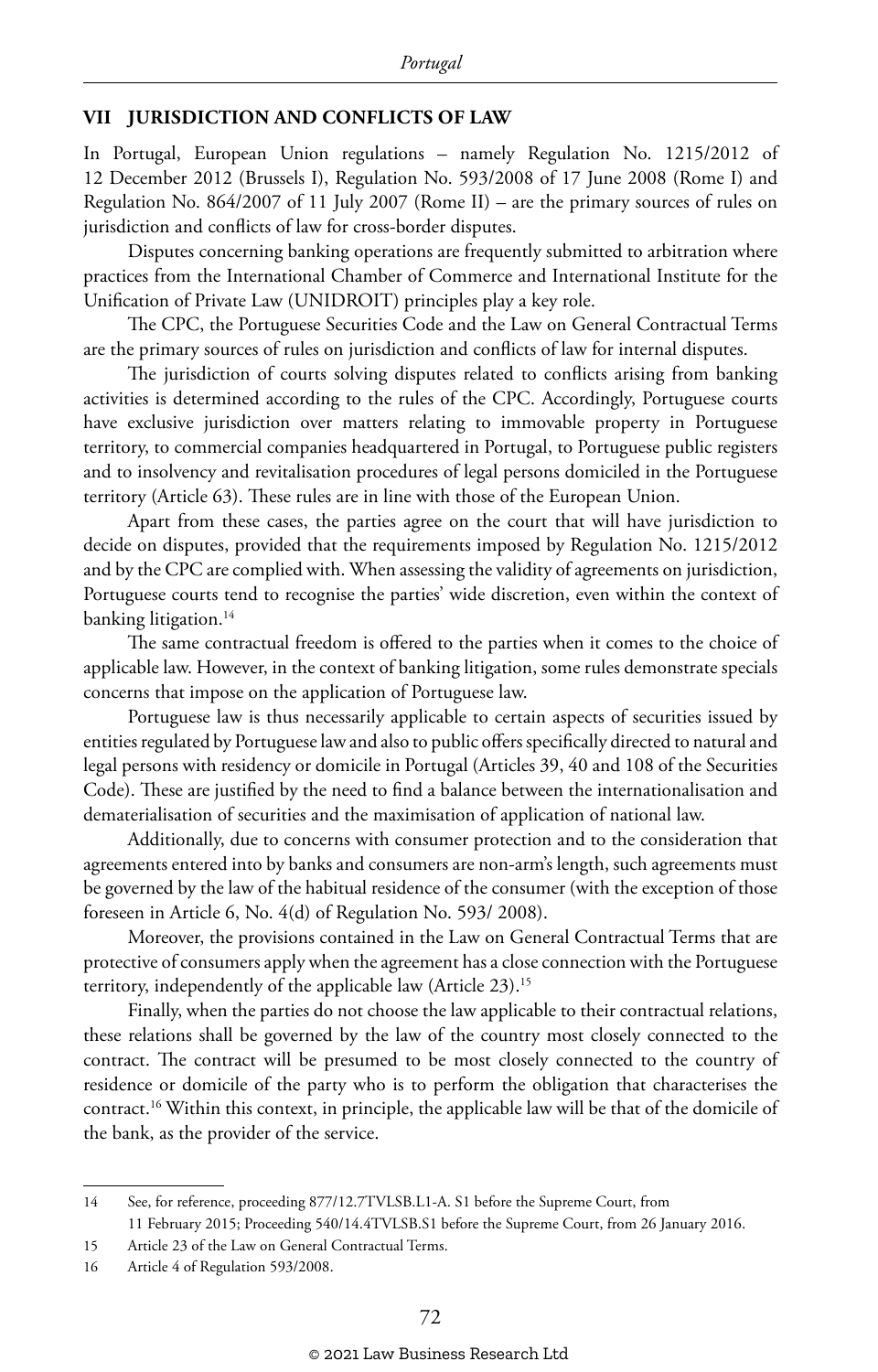#### **VIII SOURCES OF LITIGATION**

Recent case law concerns most frequently breaches of duties of financial intermediaries regarding the information to be provided to investors, the obligation to assess the adequacy of some transactions, and the prohibition of conflicts of and prohibition of inducements.

The resolution measures BP applied to Banco Espírito Santo and Banif are also relevant sources of litigation. Claimants request the declaration of the invalidity of said measures and ask for compensation for the damages caused by them.

#### **IX EXCLUSION OF LIABILITY**

According to the usual construction of Articles 809 and 800(2) of the CPC made by the courts, clauses excluding or reducing liability may not cover situations of wilful misconduct or gross negligence, only negligence. Any clause pursuant to which a creditor waives indemnity rights in advance is, in principle, deemed void, unless it covers exclusively negligent contractual breaches.

The Law on General Contractual Terms establishes an equivalent rule. Therefore, where clients merely adhere to contractual terms without negotiation – as it happens in most credit agreements and cardholder agreements entered into with individuals – banks should be conservative in establishing these clauses. A provision typically included in these agreements is one establishing that the bank's liability is excluded to the extent permitted by law.

Within the scope of consumer credit agreements and credit agreements for consumers relating to residential immovable property, Decree-Law No. 133/2009 of 2 June 2009 and Decree-Law No. 74-A/2017 of 23 June 2017, respectively, prohibit waivers, exclusions or restrictions on consumers' rights arising from the agreements. Such a clause shall be deemed void. Similarly, under Article 154 of the Securities Code, the responsibility of, inter alia, financial intermediaries for the content of the prospectus shall not be waived or modified by convention. Additionally, the responsibility of a financial intermediary for the acts of its representatives and auxiliaries may not be contractually excluded.

It is possible, however, to contractually establish a penalty clause so as to determine, in advance, the amount of compensation owed in the event of breach of contract. Such an amount is limited by the value of the damage resulting from the breach and, where it is disproportional, it may be reduced by the court or, in case of agreements subject to Decree-Law No. 446/85 of 25 October 1985, on general contractual terms and conditions, the disproportionate clause may be deemed null and void.

#### **X REGULATORY IMPACT**

#### **i Impact of regulation on banks' civil liabilities**

The systemic importance of credit institutions and the need for protecting less sophisticated agents that engage in (sometimes complex) financial transactions with such entities justifies the heavy regulatory environment within which banks, among others, conduct their activity. Although stringent regulation contributes to create a sound and secure financial market, it also materialises operational risk, generally understood as the risk of loss caused by failures in, or inadequacy of, internal processes or resources, or both (either people or systems, or both), or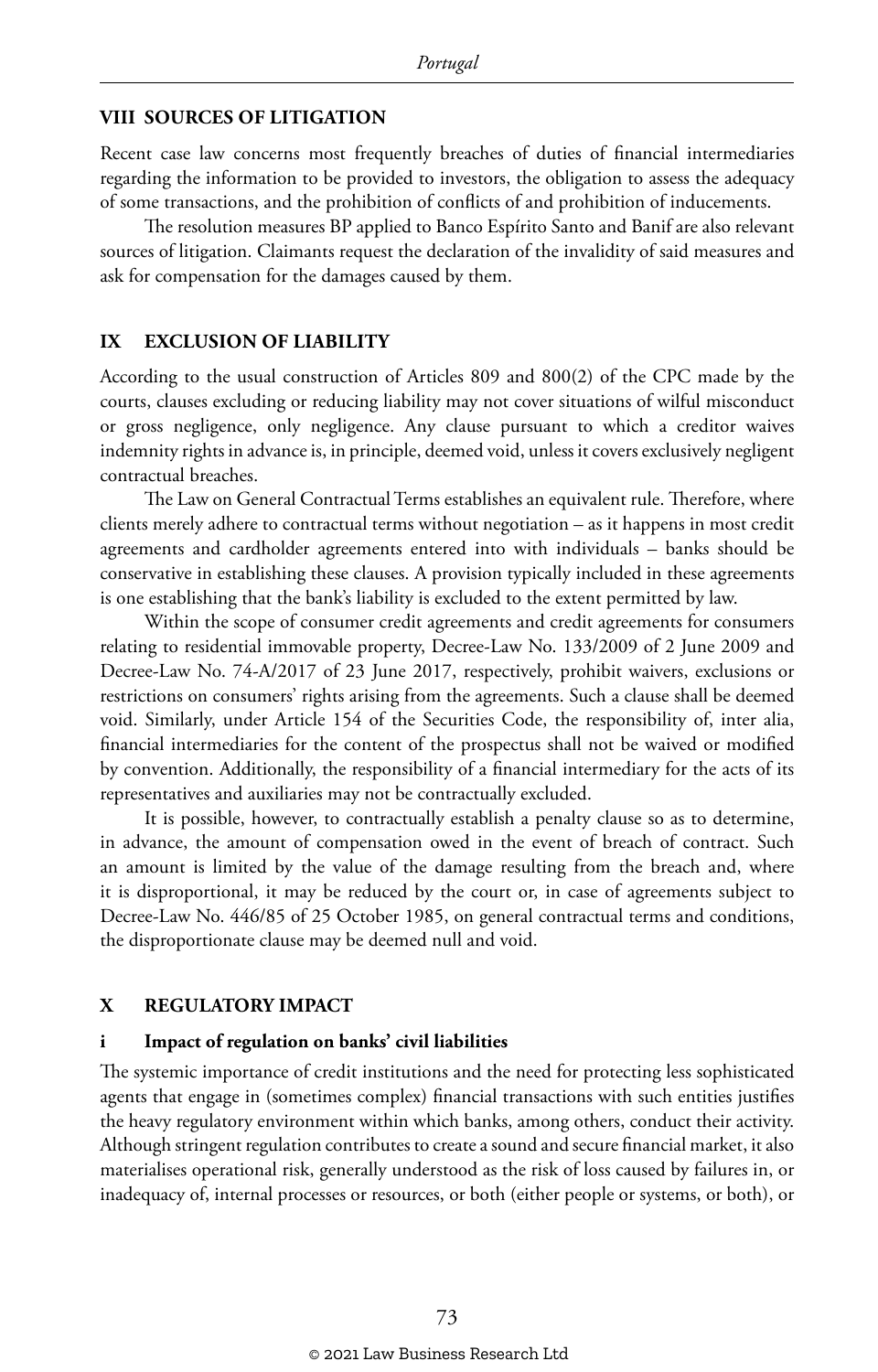by external events, including legal risk. Indeed, the heavier the regulation, the greater the risk of litigation and likelihood of civil liability of credit institutions. This situation is particularly visible in two areas of banking activity: consumer credit and financial intermediation.

#### **ii Consumer credit**

Decree-Law No. 133/2009 of 2 June 2009 imposes on credit institutions informational and assistance duties to be complied with both during the performance of the credit agreement and during the pre-contractual phase. Moreover, some mandatory clauses must be included in these agreements and limitations on the content of some clauses (e.g., those concerning interest calculations or termination of the agreement) apply. Where these requirements are not met, credit institutions may be held liable towards clients for damages caused by their actions or omissions. This liability is in addition to administrative sanctions that may be imposed by regulatory authorities.

#### **iii Financial intermediation**

The Markets in Financial Instruments Directive (MiFID II) imposed several duties on financial intermediaries. As a result, in the past couple of years financial intermediaries had to adopt and implement internal policies and procedures to comply with these duties. The most relevant duties concern information to be provided to investors, the obligation to assess the adequacy of some transactions, record-keeping, assessment of conflict of interests and prohibition of inducements.

#### **iv Expected regulatory developments**

Regulatory developments impacting several branches of the banking activity are expected in the near future.

The development of open banking (i.e., digital platforms typically managed by third parties where bank clients access and operate their multiple accounts opened with different banks), and digital lending (i.e., entering into credit agreements through digital platforms such as home banking or mobile apps) are disrupting the way banks provide payment services and grant credit.

These developments received a great deal of attention by BP and the European authorities of the financial sector, which recognise the need for regulation, caused mainly by the involvement of non-financial and non-regulated entities in such operations. Regarding payment services, as of 14 September 2019, rules on electronic payments apply as a result of the transposition of the Payment Services Directive (PSD2). Further regulation is expected to impose extra duties on credit institutions, namely concerning consumer protection, data preservation and use, cybersecurity and authentication, and anti-money laundering.

Within the capital markets, innovations requiring regulation are mostly related to the issuance of securities – namely by banks – on platforms based on distributed ledger technologies (e.g., Ethereum). The lack of regulation is a general concern for this market, which is beginning to thrive, and therefore regulatory voids are expected to be filled soon.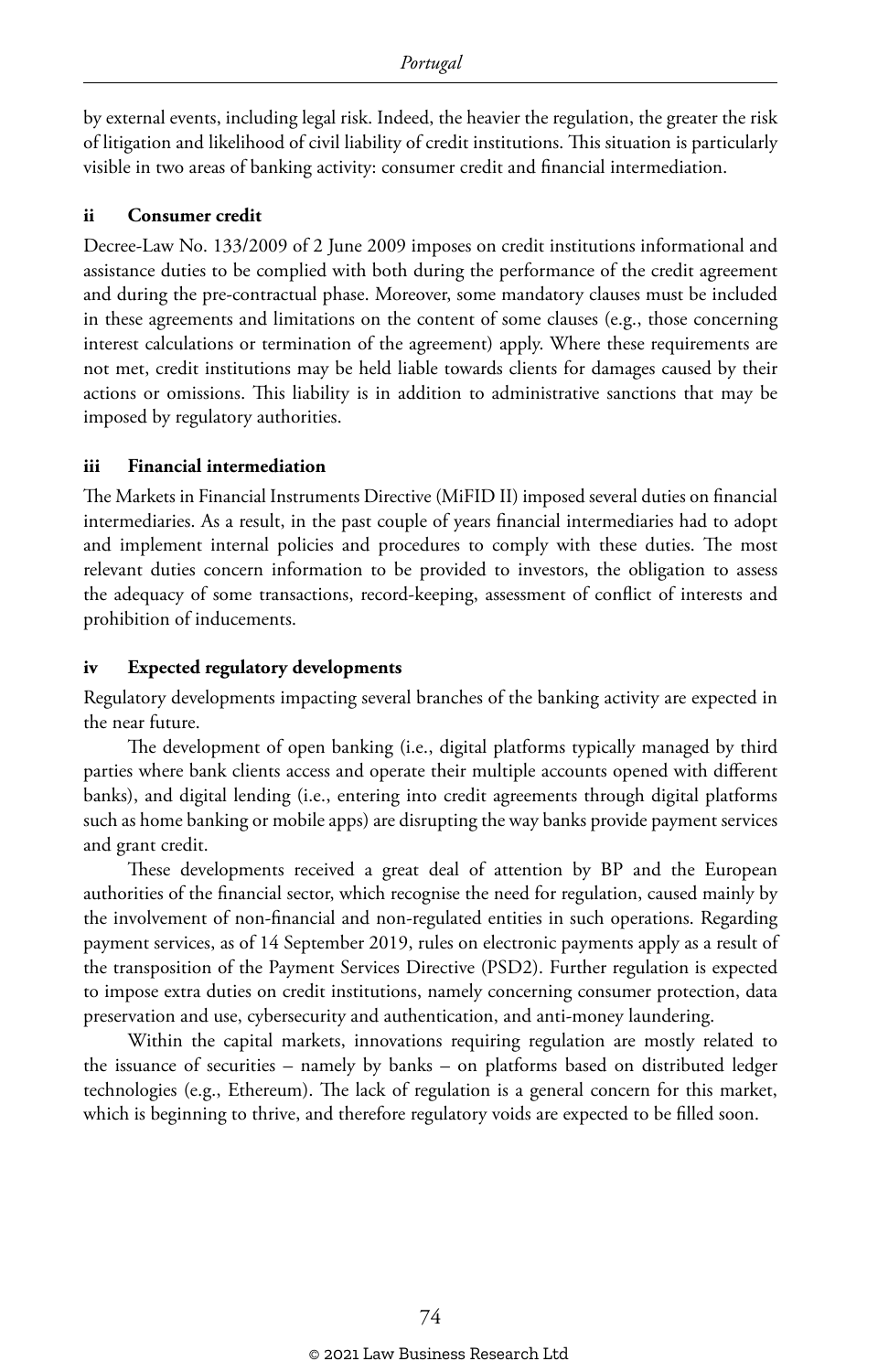#### **XI OUTLOOK AND CONCLUSIONS**

The sections above provide evidence that, during the past year, the main promotors of legal changes within the area of banking litigation were sustainable finance, digital outbreaks and the covid-19 pandemic. Such changes are primarily substantive because legal procedures generally remained unaltered.

This trend is expected to continue in 2022. Indeed, the European Union is promoting the consideration of ESG issues in rules establishing duties of disclosure, risk management, classification and prudential treatment of assets. EBA is highly involved in these matters and it is expected to issue guidelines and regulatory technical standards on ESG-related issues. As for the pandemic impact on legislative production, it is highly dependent on how the pandemic develops and how strongly it impacts the global economy, especially once temporary measures taken by governments, such as the Portuguese, cease to apply.

Finally, two milestones in financial regulation were, or are soon to be, reformed. Indeed, upon the approval of the Capital Requirements Directive (CRDV) and the Capital Requirements Regulation (CRR2) in 2019, Member States are expected to adopt measures to implement the changes introduced. Furthermore, a consultation regarding the reform of the MiFID/Markets in Financial Instruments Regulation (MiFIR) regulatory framework was conducted in May 2020; hence, the European Commission is expected to propose adjustments to the regime soon.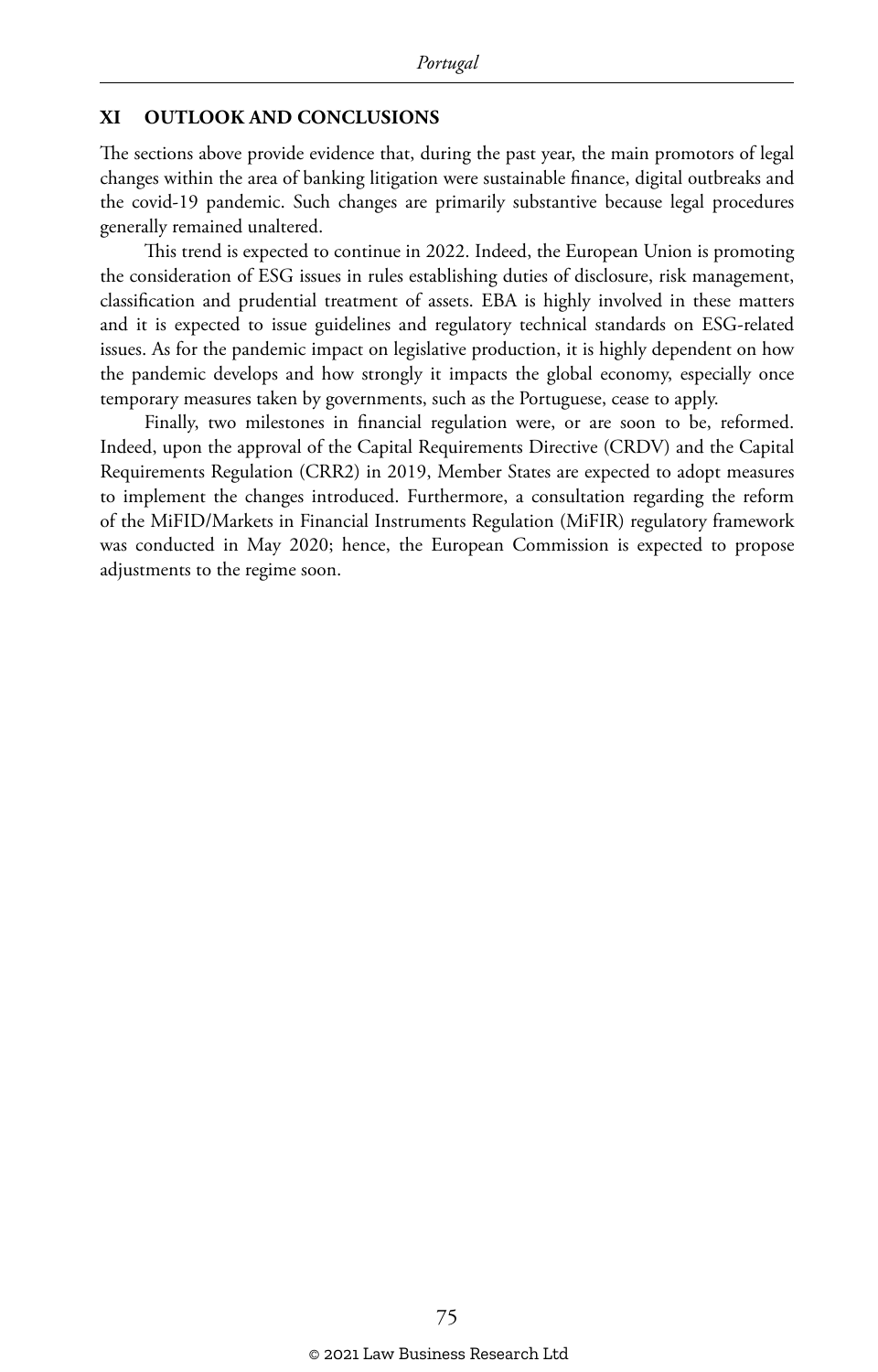# ABOUT THE AUTHORS

#### **MANUEL MAGALHÃES**

#### *Sérvulo & Associados*

Manuel Magalhães has been at Sérvulo & Associados since 2011. He is a partner in the finance and governance department, and he also co-heads the restructuring and insolvency department and the real estate, tourism and urban planning department. He is a member of the International Bar Association. Between 2000 and 2011, he was a partner at Cuatrecasas, Gonçalves Pereira, where he started and developed his professional career. He was also founding partner at H. Gamito, Couto, Gonçalves Pereira e Castelo Branco, in Mozambique, between 1998 and 2003. He has been a member of the Bar Association since 1992.

#### **MAFALDA FERREIRA SANTOS**

#### *Sérvulo & Associados*

Mafalda Ferreira Santos has been at Sérvulo & Associados since 2018. She is a partner in the firm's litigation department, focusing her practice on the areas of restructuring and insolvency, and arbitration. She holds a master's in legal sciences from the University of Lisbon faculty of law. Mafalda started her professional career in 1997 at F. Castelo Branco, P. Rebelo de Sousa & Associados (Portuguese Legal Group, AEIE) and at P. Rebelo de Sousa & Associados, Simmons & Simmons. From 2003 to 2013, Mafalda Ferreira Santos was an associate at Gonçalves Pereira, Castelo Branco & Associados, where she became a partner in 2013. Mafalda has lectured on the interdisciplinary juridical practice discipline from 2004 to 2017, at the Nova University of Lisbon faculty of law. She joined the Bar Association in 1997.

#### **FRANCISCO BOAVIDA SALAVESSA**

#### *Sérvulo & Associados*

Francisco Boavida Salavessa has been at Sérvulo & Associados since 2011. He is a partner in the finance and governance department. He holds graduate qualifications in consumer law, from the University of Lisbon faculty of law, in 2010, and in banking, capital markets and insurance law from the University of Coimbra faculty of law, in 2008. He graduated in law from the Nova University of Lisbon faculty of law, in 2005. He started his professional career at Cuatrecasas, Gonçalves Pereira, initially as a trainee lawyer, from 2005 to 2008, and then as an associate, from 2008 to 2011. He joined the Bar Association in 2008.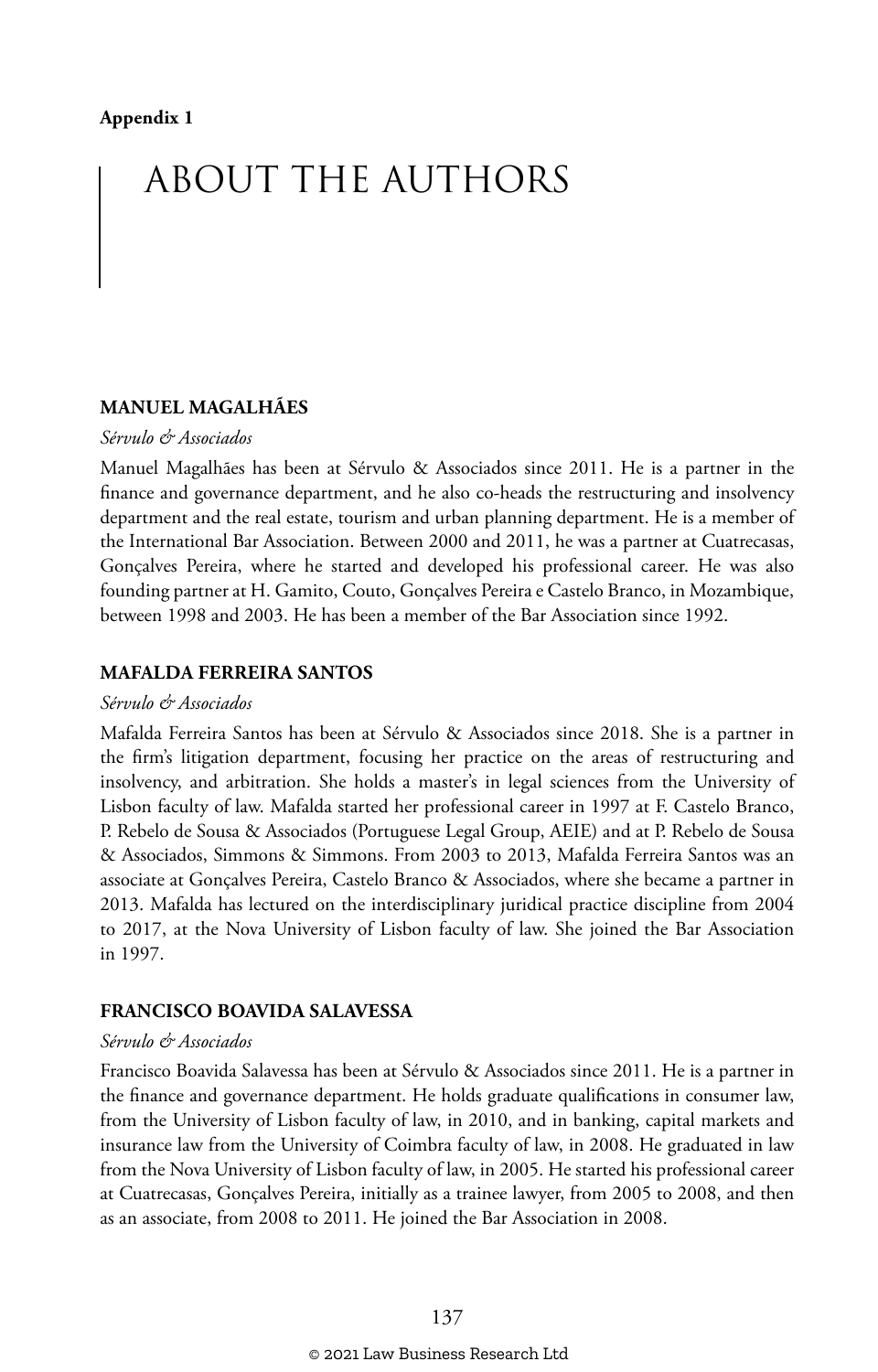#### **MARIA JOSÉ LOURENÇO**

#### *Sérvulo & Associados*

Maria José Lourenço has been at Sérvulo & Associados since 2018. She is a senior associate of the firm's litigation and arbitration department, having also developed practice in restructuring and insolvency. She graduated in law from the school of law, the Lusíada University (1996), and she started her professional career at M Rodrigues e Associados, RL, between 1999 and 2006, in public law. Between 2006 and 2008, Maria was a lawyer at Almeida Sampaio e Associados, RL, focusing on intellectual property and corporate law. She was also a lawyer at Cuatrecasas, Gonçalves Pereira, RL between 2008 and 2018 in the litigation and arbitration department. She joined the Bar Association in 1999.

#### **SÉRVULO & ASSOCIADOS**

Rua Garrett, 64 1200-204 Lisbon Portugal Tel: +351 210 933 000 Fax: +351 210 933 001/2 mmm@servulo.com mfs@servulo.com fbs@servulo.com mjl@servulo.com www.servulo.com